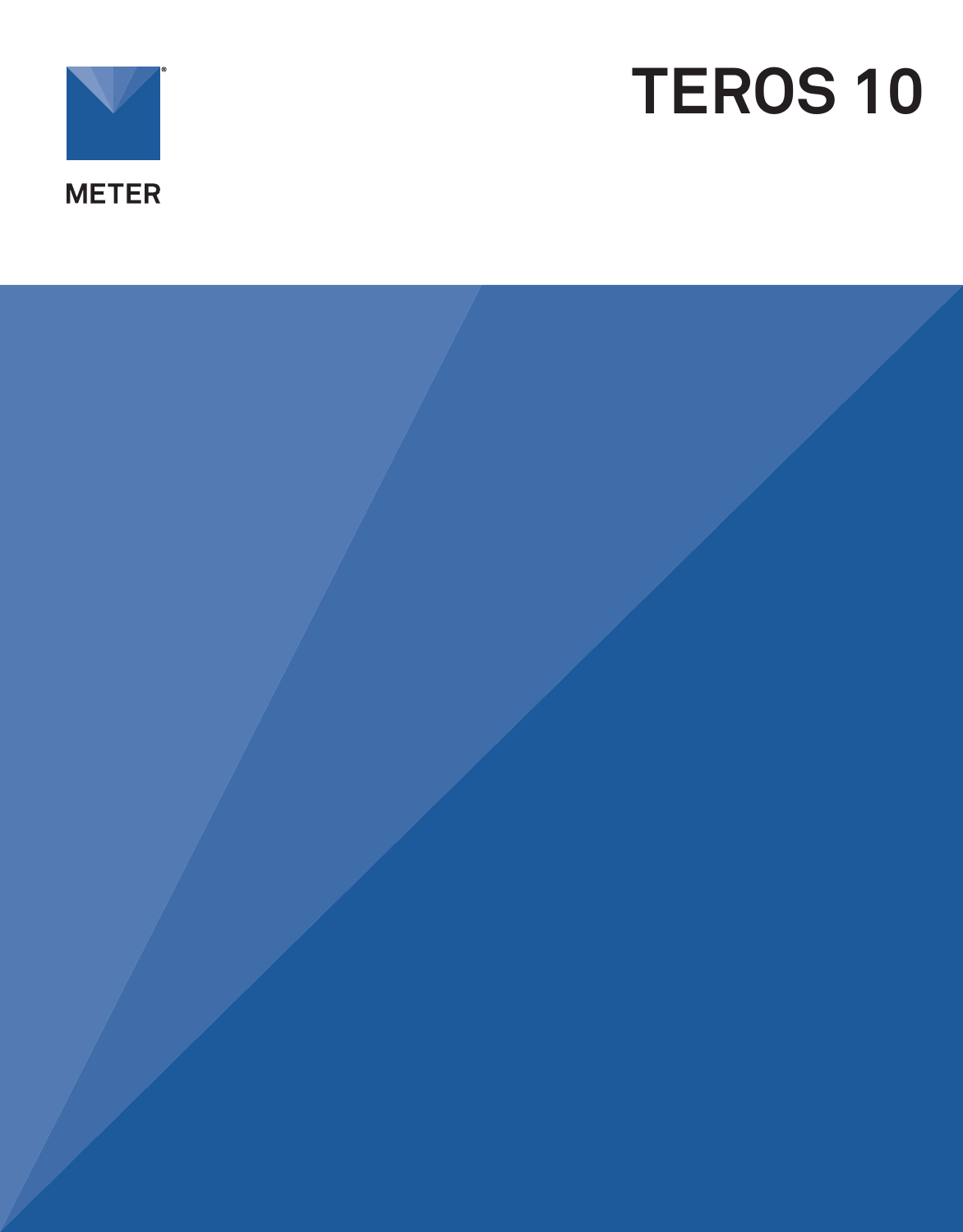# **TABLE OF CONTENTS**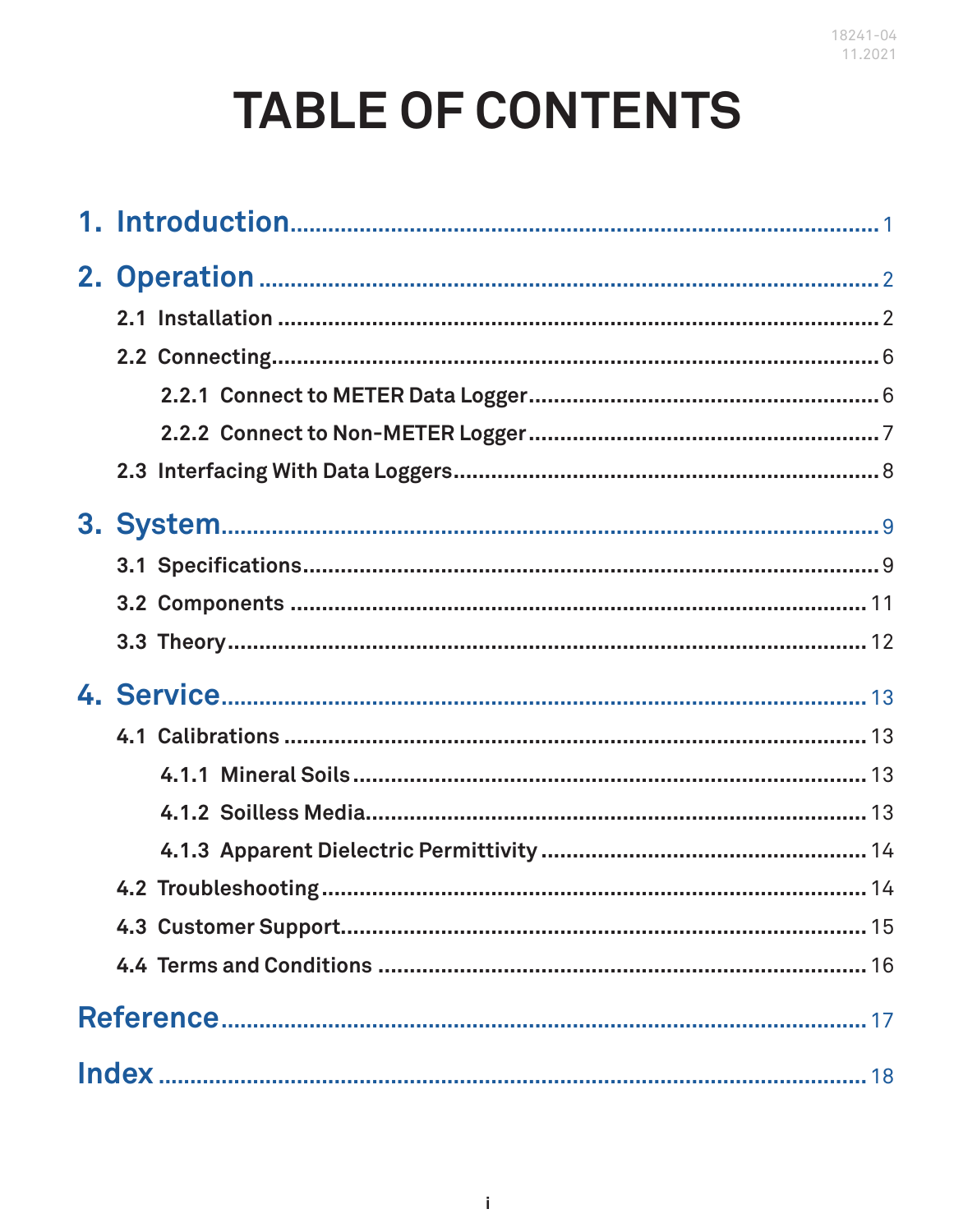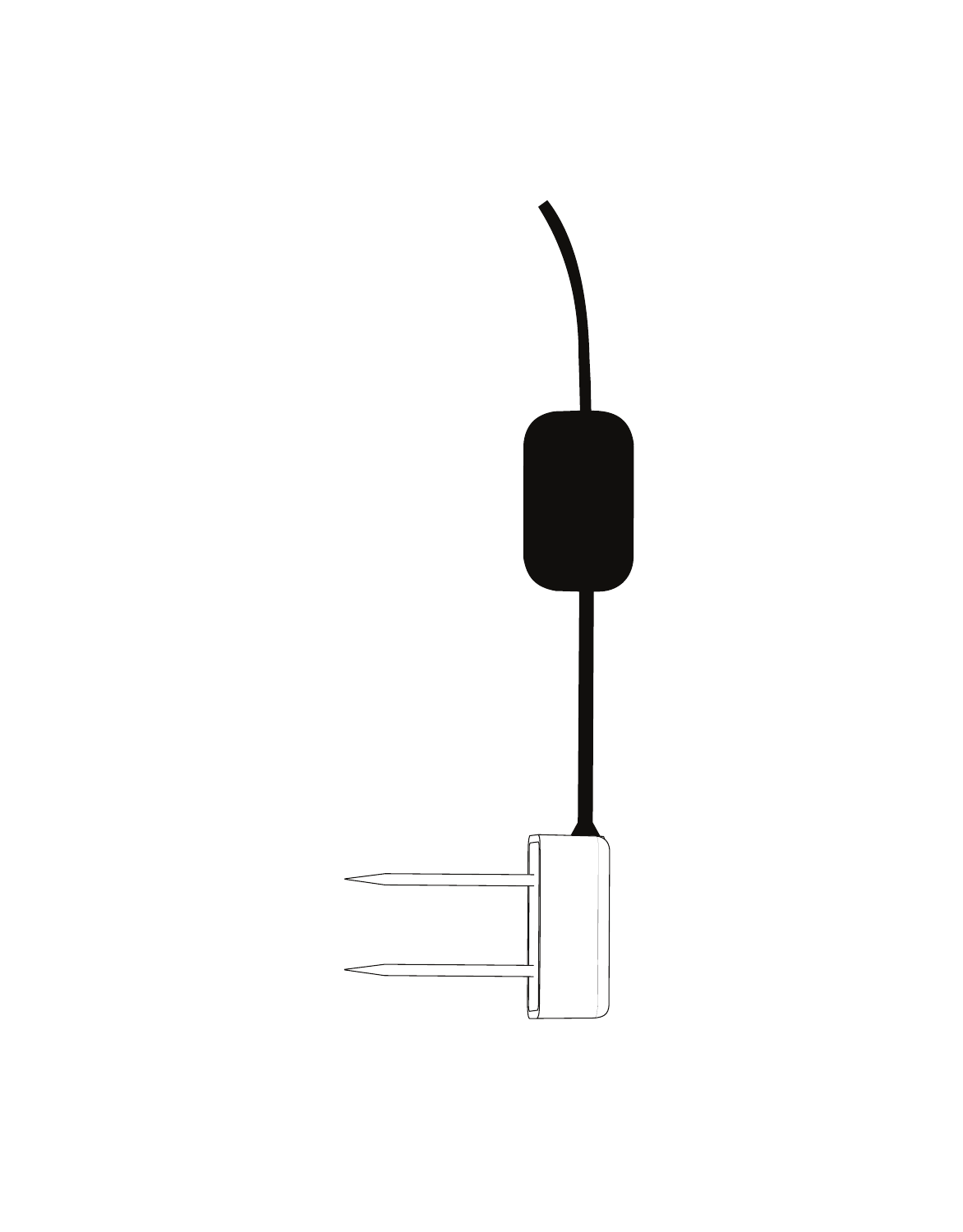**TEROS 10**

# <span id="page-3-0"></span>**1. INTRODUCTION**

Thank you for choosing the TEROS 10 Soil Moisture sensor.

The TEROS 10 sensor is designed to be installed in mineral soils, many types of growing media, and other porous materials.

This manual guides the customer through the sensor features and applications and describes how to use the sensor successfully.

- Volumetric water content (VWC) measurement
- Soil–water storage measurement
- Irrigation management

Prior to use, verify the TEROS 10 arrived in good condition. METER recommends testing the sensors with the data logging device and software before going to the field.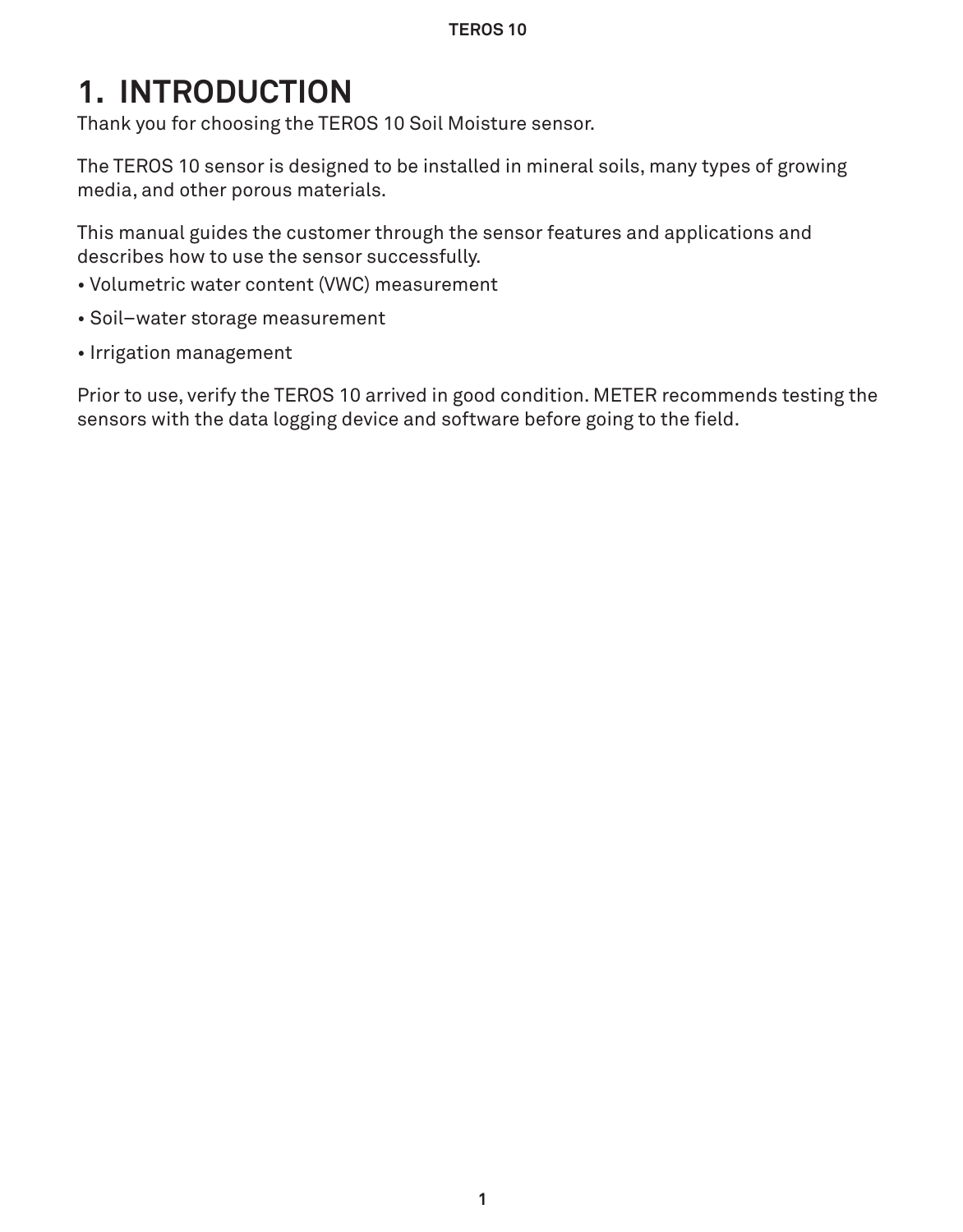# <span id="page-4-0"></span>**2. OPERATION**

Please read all instructions before operating the TEROS 10 to ensure it performs to its full potential.

### **A** PRECAUTIONS

METER sensors are built to the highest standards. Misuse, improper protection, or improper installation may damage the sensor and possibly void the manufacturer's warranty. Before integrating the TEROS 10 into a system, follow the recommended installation instructions and have the proper protections in place to safeguard sensors from damage. If installing sensors in a lightning-prone area with a grounded data logger, see the application note [Lightning surge and grounding practices](https://www.metergroup.com/lightning-surge-grounding-practices).

# **2.1 INSTALLATION**

<span id="page-4-1"></span>Follow the steps listed in [Table 1](#page-4-1) to set up the TEROS 10 and start collecting data. For more detailed installation information consult the TEROS soil moisture [sensor installation best practices](https://www.metergroup.com/environment/articles/teros-installation-best-practices/).

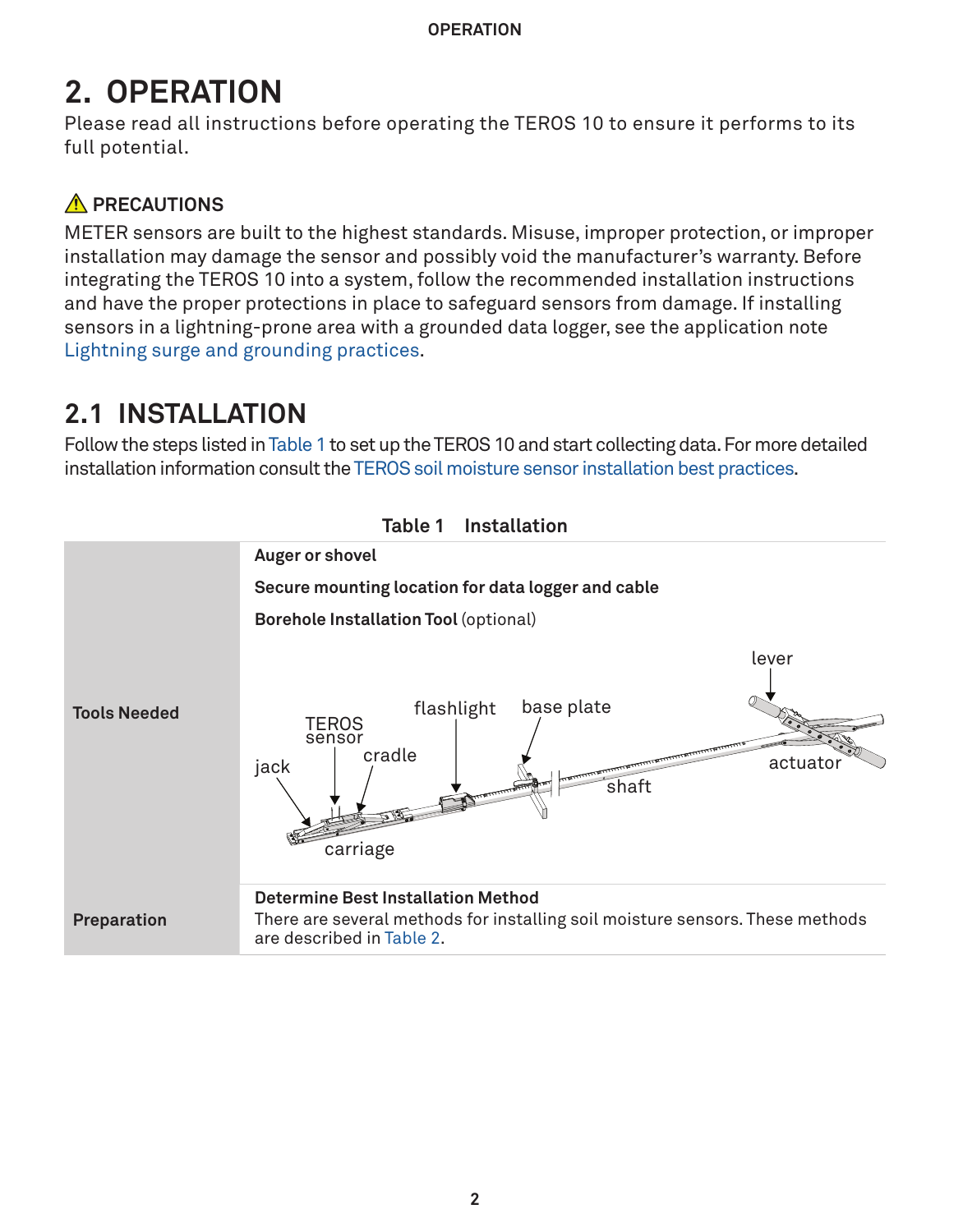### **TEROS 10**

### **Table 1 Installation (continued)**

### **Conduct System Check**

Plug the sensor into the data logger ([Section 2.2](#page-8-1)) to make sure the sensor is functional.

Verify all sensors read within expected ranges. The TEROS verification clip gives the best assessment of proper sensor function and accuracy. The TEROS 10 should read 0.35 to 0.42  $\text{m}^3/\text{m}^3$  on the verification clip. If a verification clip is not available, test sensor functionality in air and water. The TEROS 10 will read ~0.64 m $^3{\rm /m^3}$  in water (sensor head fully submerged to 1 cm up cable) and a slightly negative value in air.



#### **Create Hole**

Avoid interfering objects.

- Installations near large metal objects can affect the sensor function and distort readings.
- Large objects like roots or rocks could potentially bend the needles.

Auger or trench a hole to the desired sensor installation depth and direction according to the installation method desired ([Table 2](#page-7-0)).

### **Insert Sensor**

Determine sensor orientation. The TEROS 10 sensor may be positioned in any direction. However, with the body in a vertical position (as shown below), there is less restriction to water flow. A vertical position will also integrate more soil depth into the soil moisture measurement. Installing the sensor with the body in a horizontal position will provide measurements at a more discreet depth. See [Measurement volume of METER volumetric water content sensors](https://www.metergroup.com/environment/articles/measurement-volume-meter-volumetric-water-content-sensors/) for more information on sensor measurement volume.



**Sensor body vertical and needles horizontal**

**Installation**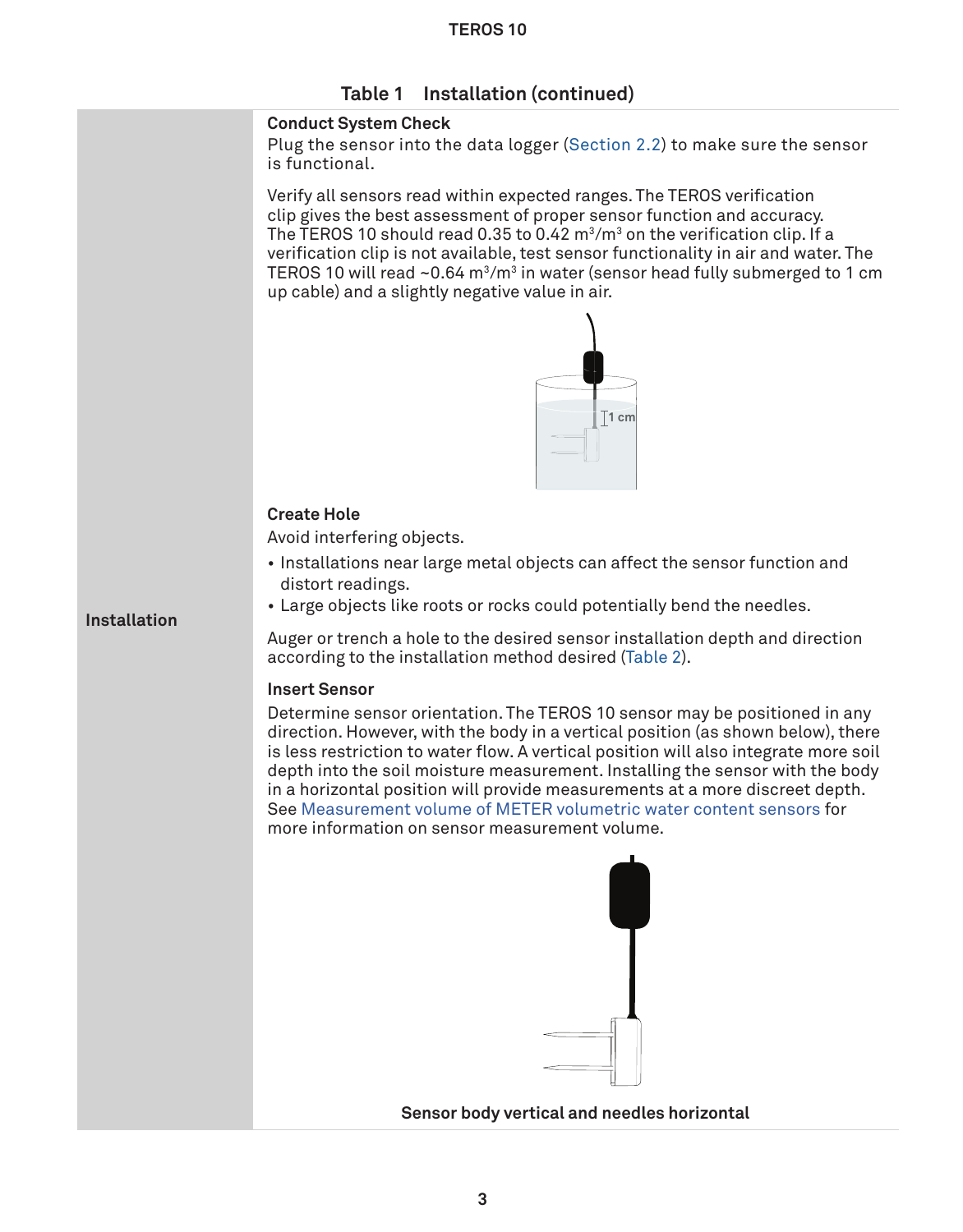#### **Operation**

### **Table 1 Installation (continued)**

Avoid having any metal located between the sensor and the ferrite core because it can interfere with VWC measurements.

**ATTENTION: Minimize air gaps around the sensor. Air gaps around the sensor needles will result in low readings of soil moisture.**

1. Load the TEROS 10 into the Borehole Installation Tool (BIT).

**NOTE: The BIT provides a significant amount of mechanical advantage. See [Table 2](#page-7-0)  for instructions on installing the TEROS 10 without the BIT.** 

- 2. Lower the tool into the hole or trench with the back of the tool supported by the far wall.
- 3. Pull the tool lever to activate the jack and insert the sensor into the sidewall.

**WARNING: When installing sensors in rocky soils, use care to avoid bending sensor needles.**

#### **Secure and Protect Cables**

**NOTE: Improperly protected cables can lead to severed cables or disconnected sensors. Cabling issues can be caused by many factors such as rodent damage, driving over sensor cables, tripping over cables, not leaving enough cable slack during installation, or poor sensor wiring connections.** 

Install cables in conduit or plastic cladding when near the ground to avoid rodent damage.

Gather and secure cables between the TEROS 10 and the data logger to the mounting mast in one or more places.



#### **Connect to Data Logger**

Plug the sensor into the data logger.

Use the data logger to make sure the sensor is reading properly.

Verify that these readings are within expected ranges.

For more instructions on connecting to data loggers, refer to [Section 2.2.](#page-8-1)

#### **Backfill the Hole**

Return soil to the hole, packing the soil back to its native bulk density.

Do not hit the ferrite core as this could potentially pull the sensor out of the soil.

**Installation (continued)**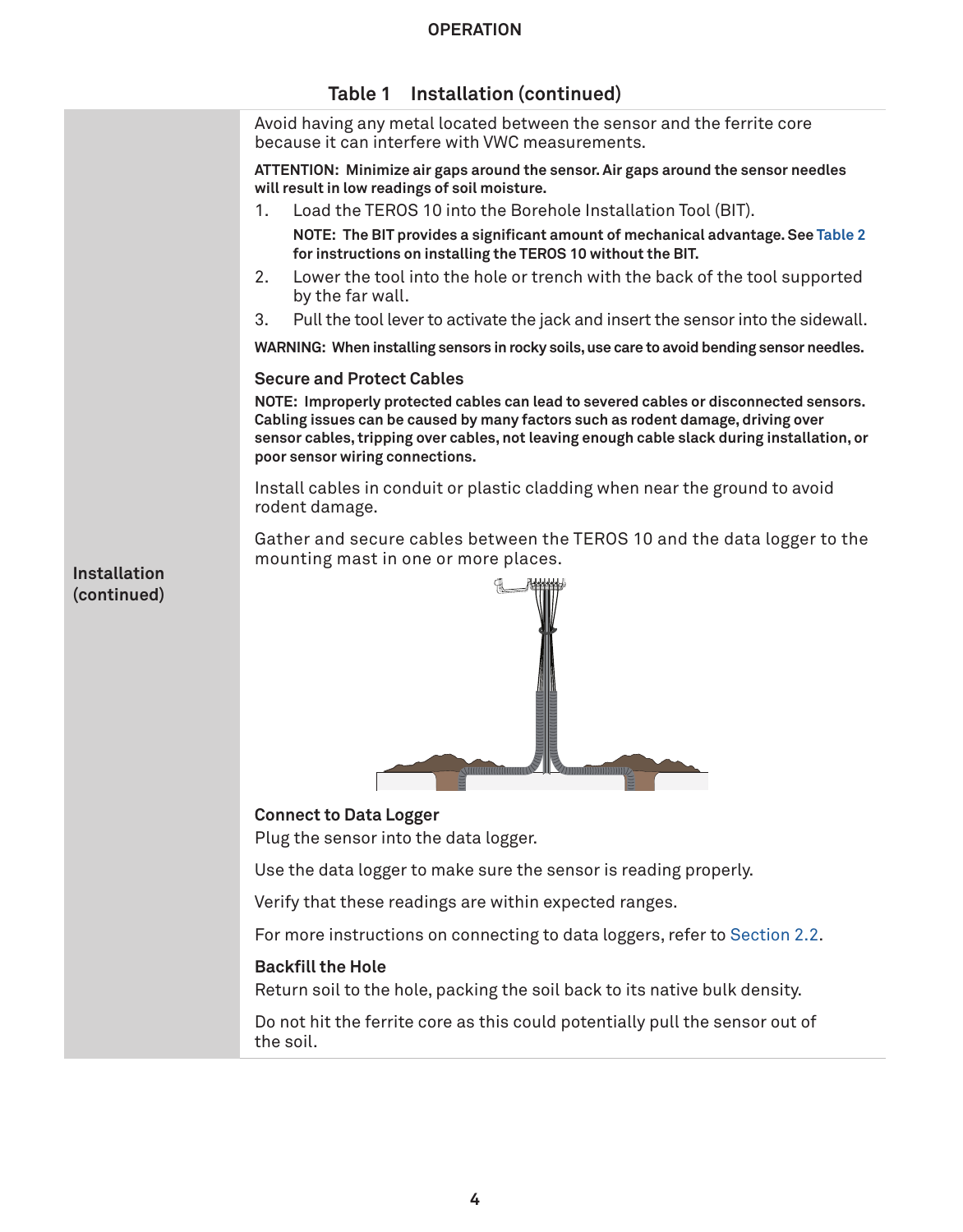#### **TEROS 10**

<span id="page-7-1"></span>[Table 2](#page-7-0) contains brief descriptions for typical installation methods. Each has its own advantages and disadvantages. For more information about which installation method is best for specific applications, please see the [TEROS soil moisture sensor installation best](https://www.metergroup.com/environment/articles/teros-installation-best-practices/)  [practices](https://www.metergroup.com/environment/articles/teros-installation-best-practices/) or contact [Customer Support.](#page-17-1)



### **Borehole**

This method uses the TEROS Borehole Installation Tool ([Table 1](#page-4-1)) that allows a profile of soil moisture sensors to be installed at different depths within a single augered borehole. A 10-cm (4-in) borehole is augered vertically at the measurement location. The BIT is then used to install the sensors in the sidewall of the borehole.

**NOTE: The borehole method requires specialized installation tool available from METER if installing at depths greater than 50 cm.**



#### **Advantage Disadvantage**

Minimizes soil disturbance at measurement site.

<span id="page-7-0"></span>Requires a specialized installation

tool that can be rented from METER.

### **Trench**

This method is best for shallow installations (less than 40 cm). This requires digging a trench with a shovel, excavator, etc. The trench needs to be dug to the depth of the deepest installed sensor. For deep installations, this may require a large trench.

The sensor is installed carefully by hand into the undisturbed soil of the trench sidewall. The trench is carefully backfilled to preserve the bulk density of the soil and to avoid dislodging the installed sensor by accidentally snagging the ferrite core.



#### **Advantage**

Does not require specialized equipment.

### **Disadvantage**

Large soil disturbance at measurement site.

Potentially large excavation effort.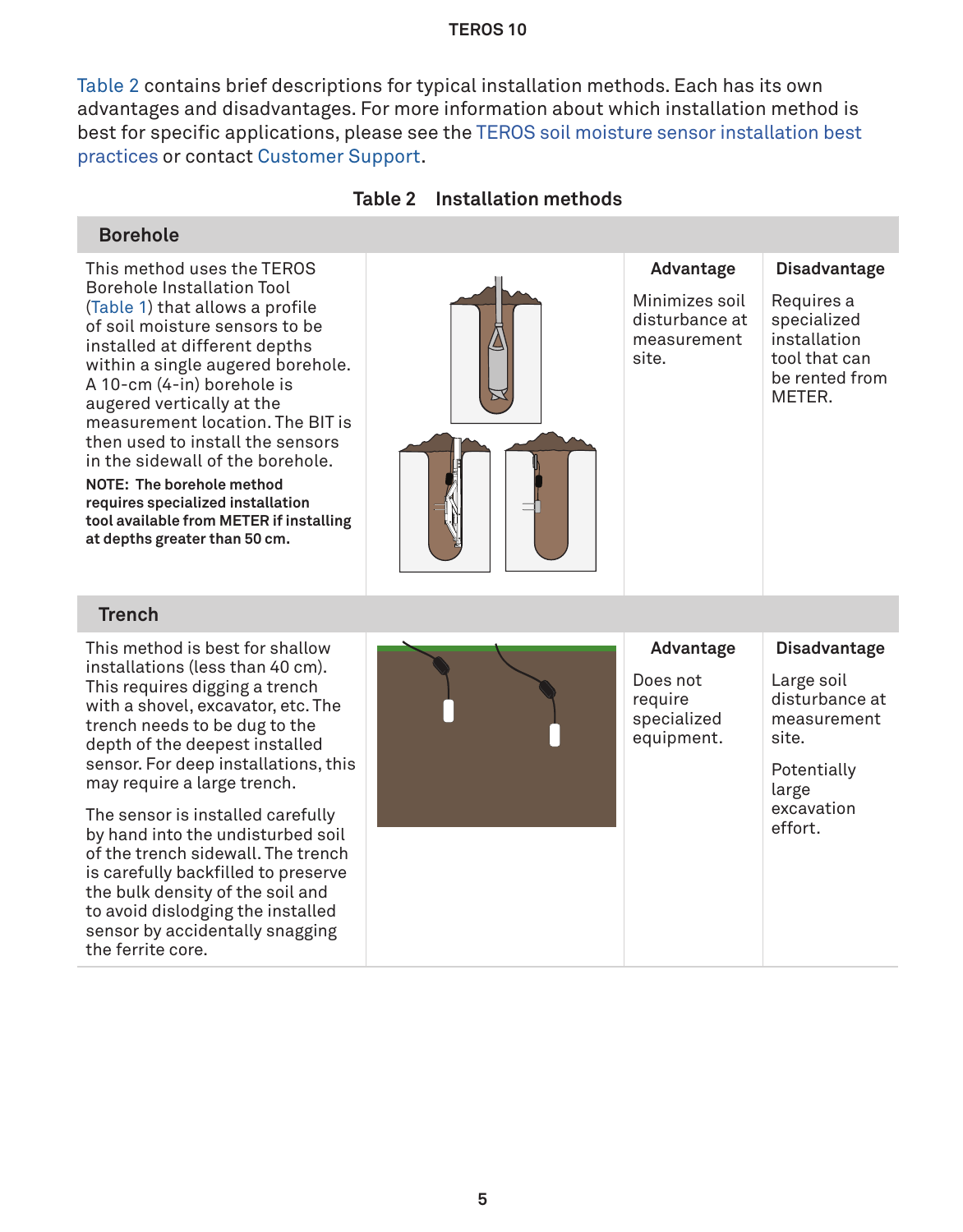# <span id="page-8-1"></span><span id="page-8-0"></span>**2.2 CONNECTING**

The TEROS 10 works seamlessly with METER data loggers. The TEROS 10 can also be used with other data loggers, such as those from Campbell Scientific, Inc. [\(Section 2.2.2\)](#page-9-1).

TEROS 10 sensors require an excitation voltage in the range of 3.0 to 15.0 VDC.

TEROS 10 sensors come with a 3.5-mm stereo plug connector ([Figure 1](#page-8-2)) to facilitate easy connection with METER loggers. TEROS 10 sensors may be ordered with stripped and tinned wires to facilitate connecting to some third-party loggers ([Section 2.2.2](#page-9-1)).



<span id="page-8-2"></span>**Figure 1 Stereo plug connector**

The TEROS 10 sensor comes standard with a 5-m cable. It may be purchased with custom cable lengths for an additional fee (on a per-meter basis). In some instances, the cable can be extended beyond 75 m by the user, but this is discouraged for a variety of reasons. Please contact [Customer Support](#page-17-1) for more details before extending or splicing cables.

### **2.2.1 CONNECT TO METER DATA LOGGER**

The TEROS 10 sensor works most efficiently with METER ZENTRA series data loggers. Check the METER d[ownload](https://www.metergroup.com/downloads) [webpage](https://www.metergroup.com/downloads) for the most recent data logger firmware. Logger configuration may be done using either ZENTRA Utility (desktop and mobile application) or ZENTRA Cloud (web-based application for cell-enabled data loggers).

- 1. Plug the stereo plug connector into one of the sensor ports on the logger.
- 2. Use the appropriate software application to configure the chosen logger port for the TEROS 10.

**NOTE: The TEROS 10 is an analog sensor. The METER logger will not automatically identify the TEROS 10. Please use ZENTRA Utility or ZENTRA Cloud to apply the correct configuration.**

3. Set the measurement interval.

METER data loggers measure the TEROS 10 every minute and return the average of the 1-min data across the chosen measurement interval.

TEROS 10 data can be downloaded from METER data loggers using either ZENTRA Utility or ZENTRA Cloud. Refer to the logger user manual for more information about these programs.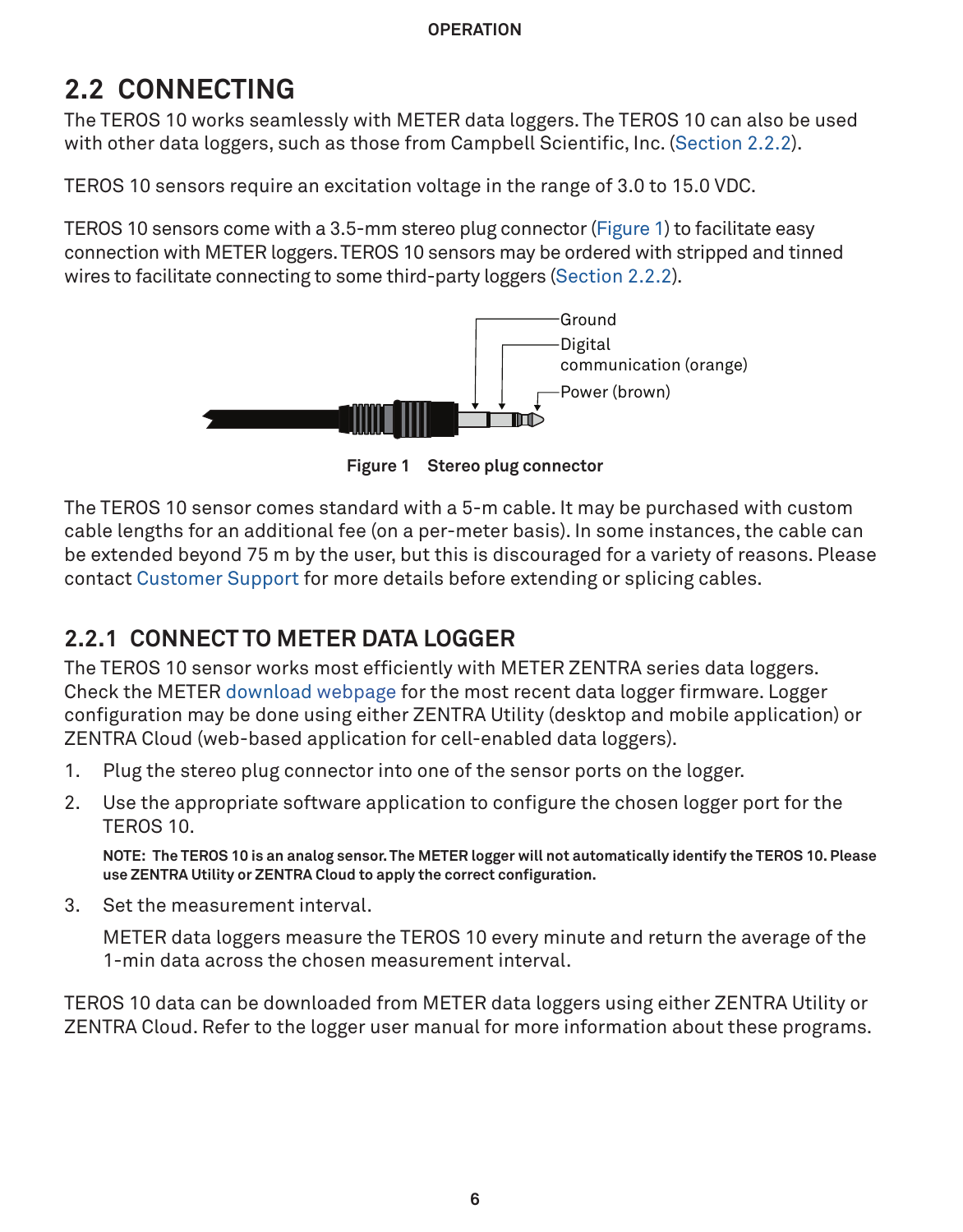### <span id="page-9-1"></span><span id="page-9-0"></span>**2.2.2 CONNECT TO NON-METER LOGGER**

The TEROS 10 can be purchased for use with non-METER (third-party) data loggers. Refer to the third-party logger manual for details on logger communications, power supply, and ground ports. METER has some sample programs for third-party logger setup (see the METER d[ownload](https://www.metergroup.com/downloads) [webpage](https://www.metergroup.com/downloads)).

TEROS 10 sensors can be ordered with stripped and tinned (pigtail) wires for use with screw terminals. Refer to the third-party logger manual for details on wiring.

Connect the TEROS 10 wires to the data logger as illustrated in [Figure 2](#page-9-2) and [Figure 3](#page-9-3), with the supply wire (brown) connected to the excitation, the analog out wire (orange) to an analog input, and the bare ground wire to ground.



<span id="page-9-2"></span>

**NOTE: Some older adapter cables may have the older Decagon wiring scheme where the power supply is white, the digital out is red, and the bare wire is ground.**



<span id="page-9-3"></span>**Figure 3 Wiring diagram**

**NOTE: The acceptable range of excitation voltages is from 3.0 to 15.0 VDC. To read TEROS 10 sensors with Campbell Scientific data loggers, power the sensors from a switched 12-V port.**

If the TEROS 10 cable has a standard stereo plug connector and needs to be connected to a non-METER data logger, use one of the following two options.

### **Option 1**

- 1. Clip off the stereo plug connector on the sensor cable.
- 2. Strip and tin the wires.
- 3. Wire it directly into the data logger.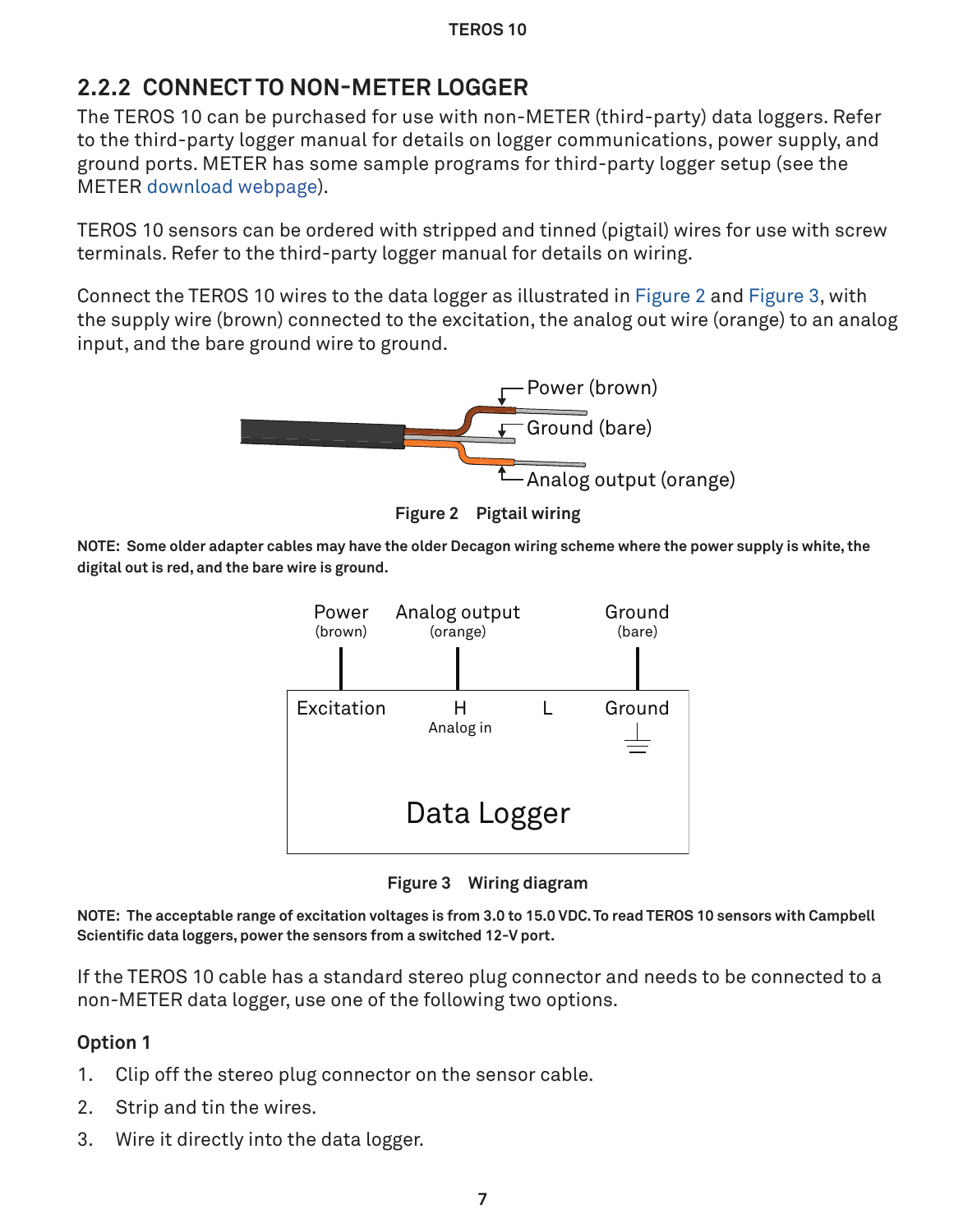### **Operation**

<span id="page-10-0"></span>This option has the advantage of creating a direct connection and minimizes the chance of the sensor becoming unplugged. However, it then cannot be easily used in the future with a METER readout unit or data logger.

### **Option 2**

Obtain an adapter cable from METER.

The adapter cable has a connector for the stereo plug connector on one end and three wires (or pigtail adapter) for connection to a data logger on the other end. The stripped and tinned adapter cable wires have the same termination as in [Figure 3](#page-9-3): the brown wire is excitation, the orange is output, and the bare wire is ground.

**NOTE: Secure the stereo plug connector to the pigtail adapter connections using adhesive-lined heat shrink to ensure the sensor does not become disconnected during use.**

# **2.3 INTERFACING WITH DATA LOGGERS**

The TEROS 10 sensor is designed to work most efficiently with METER data loggers. All METER readout devices use a 3.0-VDC excitation.

The sensors, however, may be adapted for use with other data loggers, such as those from Campbell Scientific, Inc. The TEROS 10 requires an excitation voltage in the range of 3.0 to 15.0 VDC. The sensors produce an output voltage that depends on the dielectric constant of the medium surrounding the sensor, and ranges between 1,000 and 2,500 mV. Any data logger that can produce a 3.0- to 15.0-VDC excitation with approximately 10-ms duration and read a volt level signal with 12-bit or better resolution should be compatible with the TEROS 10 sensor. The current requirement for the TEROS 10 is 12 mA at 3 VDC.

METER designed the TEROS 10 sensor for use with data loggers and readout devices that provide short excitation pulses, leaving the sensors turned OFF most of the time. Continuous excitation not only wastes battery power, but may, under certain circumstances, cause the sensor to exceed government specified limits on electromagnetic emissions. Do not continuously power the TEROS 10 sensor.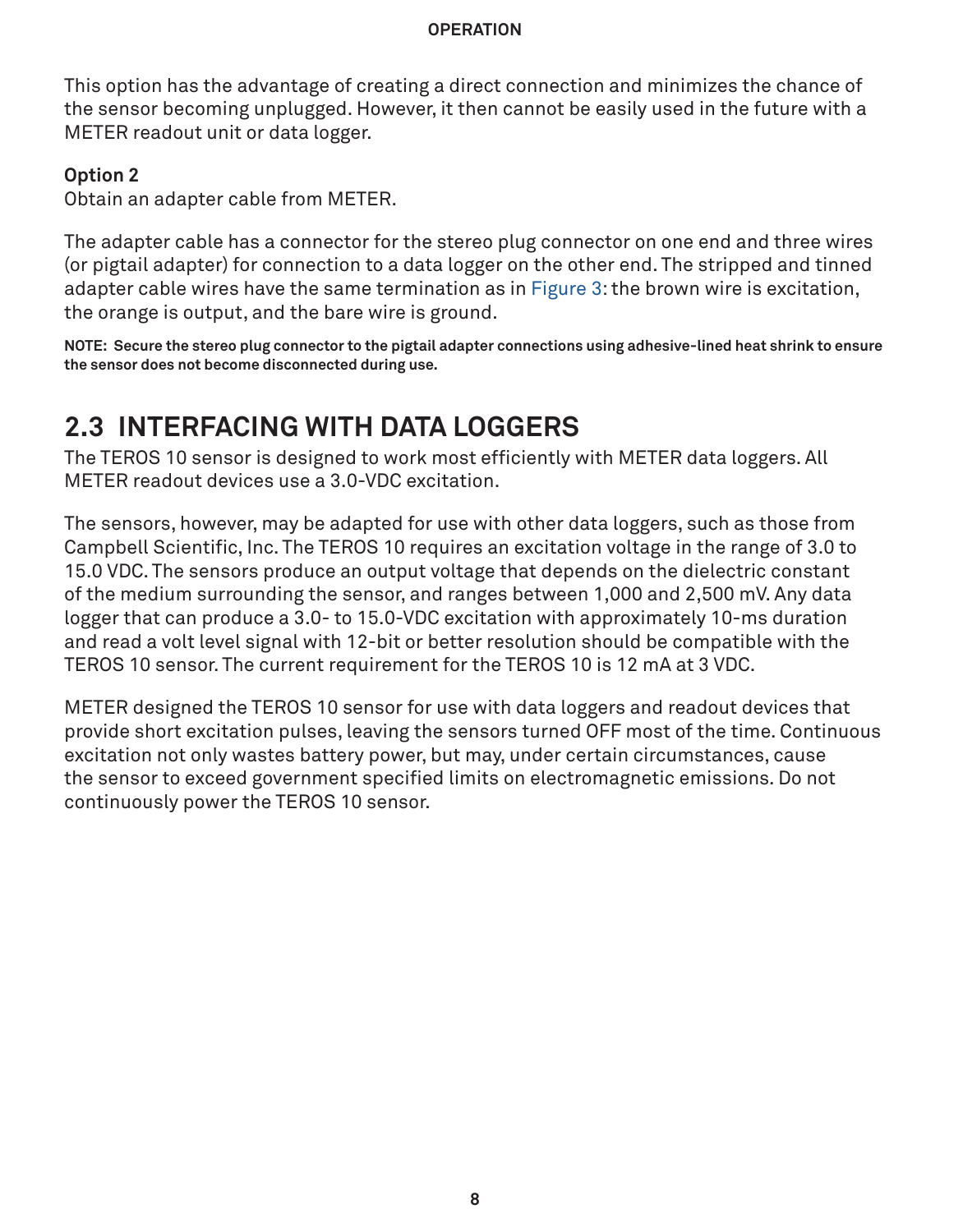# <span id="page-11-0"></span>**3. SYSTEM**

This section reviews the components and functionality of the TEROS 10 sensor.

# **3.1 SPECIFICATIONS**

### **MEASUREMENT SPECIFICATIONS**

| Range<br>Mineral soil calibration<br>$0.00 - 0.64$ m <sup>3</sup> /m <sup>3</sup><br>Soilless media<br>$0.0 - 0.7$ m <sup>3</sup> /m <sup>3</sup><br>calibration<br>1 (air) to 80 (water)<br>Apparent dielectric<br>permittivity $(\epsilon_a)$<br>NOTE: The VWC range is dependent on the media the sensor is calibrated to. A custom calibration will<br>accommodate the necessary ranges for most substrates.<br>0.001 $\frac{m^3}{m^3}$<br>Resolution<br>Accuracy<br>Mineral soil calibration<br>$\pm 0.03$ m $\mathrm{3/m^3}$ typical in mineral soils that have solution<br>$FC < 8$ dS/m<br>Soilless media calibration<br>$\pm 0.05$ m <sup>3</sup> /m <sup>3</sup> typical in media that has a solution<br>$FC < 8$ dS/m<br>$\pm 0.01 - 0.02$ m <sup>3</sup> /m <sup>3</sup> in any porous medium<br>Medium specific<br>calibration<br>$1-40$ (soil range), $\pm 1 \varepsilon_a$ (unitless)<br>Apparent dielectric<br>permittivity $(\epsilon_a)$<br>40-80, 15% of measurement | <b>Volumetric Water Content (VWC)</b> |  |  |
|-----------------------------------------------------------------------------------------------------------------------------------------------------------------------------------------------------------------------------------------------------------------------------------------------------------------------------------------------------------------------------------------------------------------------------------------------------------------------------------------------------------------------------------------------------------------------------------------------------------------------------------------------------------------------------------------------------------------------------------------------------------------------------------------------------------------------------------------------------------------------------------------------------------------------------------------------------------------------------------------|---------------------------------------|--|--|
|                                                                                                                                                                                                                                                                                                                                                                                                                                                                                                                                                                                                                                                                                                                                                                                                                                                                                                                                                                                         |                                       |  |  |
|                                                                                                                                                                                                                                                                                                                                                                                                                                                                                                                                                                                                                                                                                                                                                                                                                                                                                                                                                                                         |                                       |  |  |
|                                                                                                                                                                                                                                                                                                                                                                                                                                                                                                                                                                                                                                                                                                                                                                                                                                                                                                                                                                                         |                                       |  |  |
|                                                                                                                                                                                                                                                                                                                                                                                                                                                                                                                                                                                                                                                                                                                                                                                                                                                                                                                                                                                         |                                       |  |  |
|                                                                                                                                                                                                                                                                                                                                                                                                                                                                                                                                                                                                                                                                                                                                                                                                                                                                                                                                                                                         |                                       |  |  |
|                                                                                                                                                                                                                                                                                                                                                                                                                                                                                                                                                                                                                                                                                                                                                                                                                                                                                                                                                                                         |                                       |  |  |
|                                                                                                                                                                                                                                                                                                                                                                                                                                                                                                                                                                                                                                                                                                                                                                                                                                                                                                                                                                                         |                                       |  |  |
|                                                                                                                                                                                                                                                                                                                                                                                                                                                                                                                                                                                                                                                                                                                                                                                                                                                                                                                                                                                         |                                       |  |  |
|                                                                                                                                                                                                                                                                                                                                                                                                                                                                                                                                                                                                                                                                                                                                                                                                                                                                                                                                                                                         |                                       |  |  |
|                                                                                                                                                                                                                                                                                                                                                                                                                                                                                                                                                                                                                                                                                                                                                                                                                                                                                                                                                                                         |                                       |  |  |
|                                                                                                                                                                                                                                                                                                                                                                                                                                                                                                                                                                                                                                                                                                                                                                                                                                                                                                                                                                                         |                                       |  |  |

### **Dielectric Measurement Frequency**

70 MHz

### **COMMUNICATION SPECIFICATIONS**

### **Output**

1,000–2,500 mV

### **Data Logger Compatibility**

Data acquisition systems capable of switched 3.0–15 VDC excitation and single-ended voltage measurement at greater than or equal to 12-bit resolution.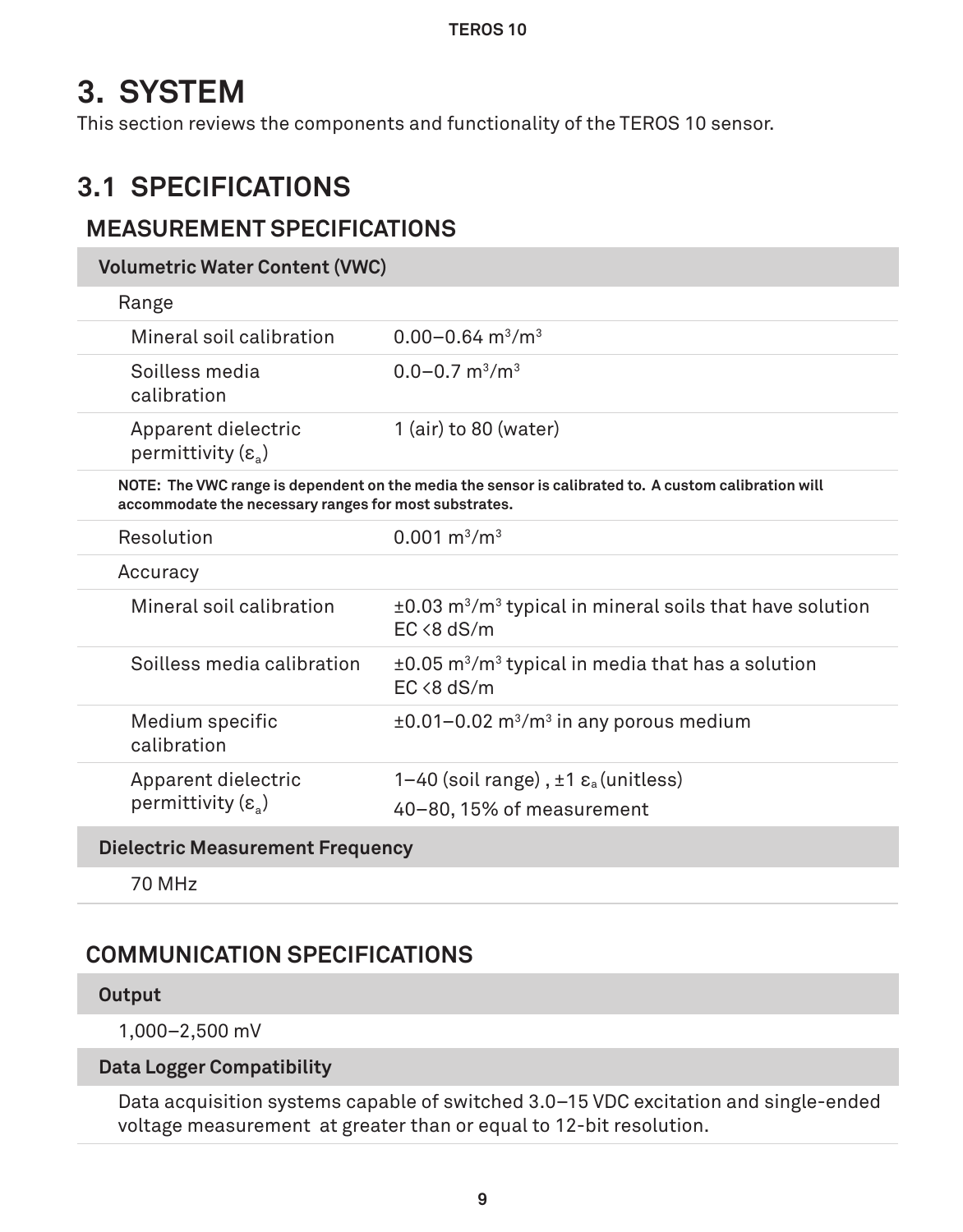#### **System**

### <span id="page-12-0"></span>**PHYSICAL SPECIFICATIONS**

| <b>Dimensions</b>                                    |                                                                               |  |
|------------------------------------------------------|-------------------------------------------------------------------------------|--|
| Length                                               | 5.1 cm (2.02 in)                                                              |  |
| Width                                                | 2.4 cm (0.95 in)                                                              |  |
| Height                                               | $7.5$ cm $(2.95)$ in                                                          |  |
| <b>Needle Length</b>                                 |                                                                               |  |
| 5.4 cm (2.11 in)                                     |                                                                               |  |
| <b>Cable Length</b>                                  |                                                                               |  |
| 5 m (standard)<br>40 m (maximum custom cable length) |                                                                               |  |
|                                                      | NOTE: Contact Customer Support if a nonstandard cable length is needed.       |  |
| <b>Cable Diameter</b>                                |                                                                               |  |
|                                                      | $0.165 \pm 0.004$ (4.20 $\pm$ 0.10 mm) with minimum jacket of 0.030 (0.76 mm) |  |
| <b>Connector Types</b>                               |                                                                               |  |
| Stereo plug connector or stripped and tinned wires   |                                                                               |  |
| <b>Stereo Plug Connector Diameter</b>                |                                                                               |  |
| $3.50 \text{ mm}$                                    |                                                                               |  |
| <b>Conductor Gauge</b>                               |                                                                               |  |

# 22 AWG/24 AWG drain wire

### **ELECTRICAL AND TIMING CHARACTERISTICS**

| <b>Supply Voltage (VIN to GND)</b> |           |        |
|------------------------------------|-----------|--------|
| Minimum                            | 3.0 VDC   |        |
| Typical                            | NA.       |        |
| Maximum                            | 15.0 VDC  |        |
| <b>Operating Temperature Range</b> |           |        |
| Minimum                            | $-40 °C$  |        |
| Typical                            | <b>NA</b> |        |
| Maximum                            | 60 °C     |        |
|                                    |           | .<br>. |

**NOTE: Sensors may be used at higher temperatures under certain conditions; contact [Customer Support](#page-17-1) for assistance.**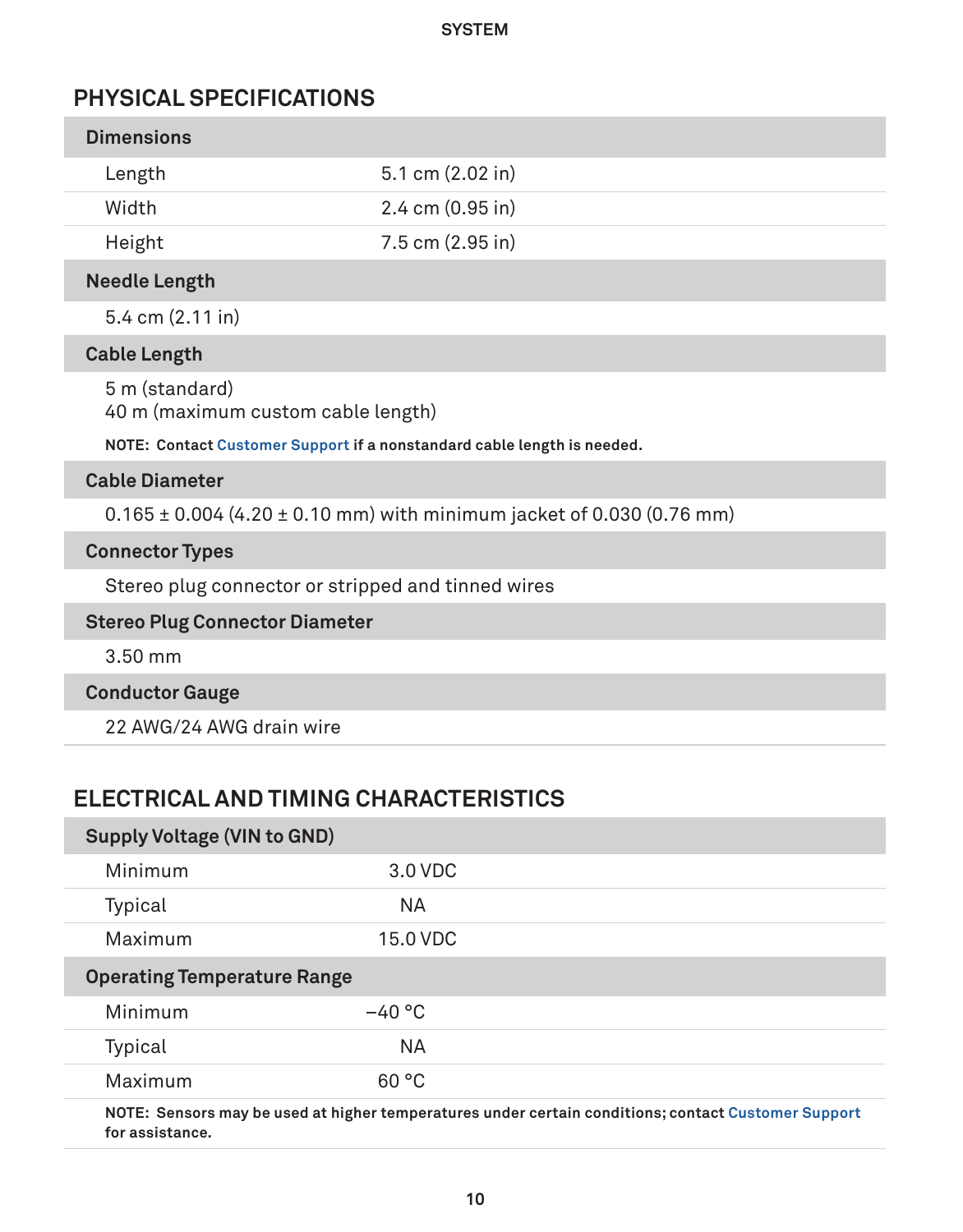| FRO<br>г.<br>o |
|----------------|
|----------------|

<span id="page-13-0"></span>

| <b>Measurement Duration</b> |                 |  |  |
|-----------------------------|-----------------|--|--|
| Minimum                     | $10 \text{ ms}$ |  |  |
| Typical                     | ΝA              |  |  |
| Maximum                     | ΝA              |  |  |

### **COMPLIANCE**

| Manufactured under ISO 9001:2015    |
|-------------------------------------|
| EM ISO/IEC 17050:2010 (CE Mark)     |
| 2014/30/EU and 2011/65/EU           |
| EN61326-1:2013 and EN55022/CISPR 22 |

## **3.2 COMPONENTS**

The TEROS 10 sensor measures the volumetric water content of soil using stainless steel needles. A ferrite core positioned on the sensor cable 7.6 cm (3.0 in) away from the sensor head is utilized to isolate the sensor from any interferences in the system. This mitigates any potential noise from the system on the measured sensor data. It is important to not attach anything to the section of cable between the sensor head and the ferrite core as this may influence the measurements.



**Figure 4 TEROS 10 sensor**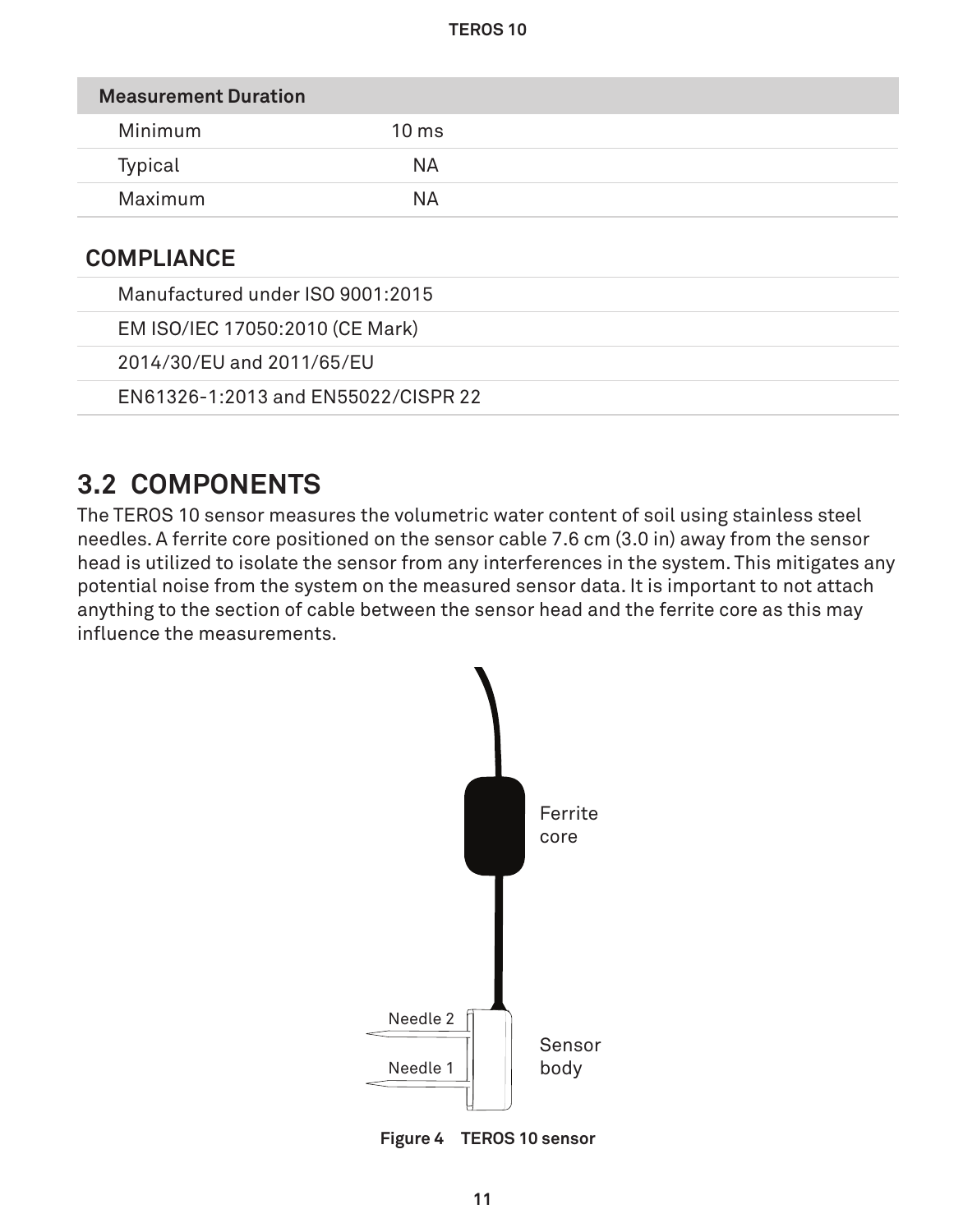### **System**

<span id="page-14-0"></span>The TEROS 10 VWC measurement sensitivity is contained within a 430-mL volume roughly depicted in [Figure 5.](#page-14-1) Please see the application note [Measurement volume of METER](https://www.metergroup.com/environment/articles/measurement-volume-meter-volumetric-water-content-sensors)  [volumetric water content sensors](https://www.metergroup.com/environment/articles/measurement-volume-meter-volumetric-water-content-sensors) for testing protocol and more thorough analysis.



<span id="page-14-1"></span>**Figure 5 VWC volume of influence**

**NOTE: The TEROS 10 provides instantaneous or near-instantaneous measurements; however, because of the sensitivity of the measurement of the sensor head, the TEROS 10 is not well suited for spot measurements of VWC.**

## **3.3 THEORY**

The TEROS 10 sensors use an electromagnetic field to measure the apparent dielectric permittivity  $(c_a)$  of the surrounding medium. The sensors supply a 70-MHz oscillating wave to the sensor needles, which charge according to the dielectric of the material. The charge time is proportional to substrate dielectric and substrate VWC. The microprocessor measures the charge time and outputs a raw value based on the substrate  $\varepsilon_a$ . The raw value is then converted to VWC by a calibration equation specific to the substrate [\(Section 4.1\)](#page-15-1).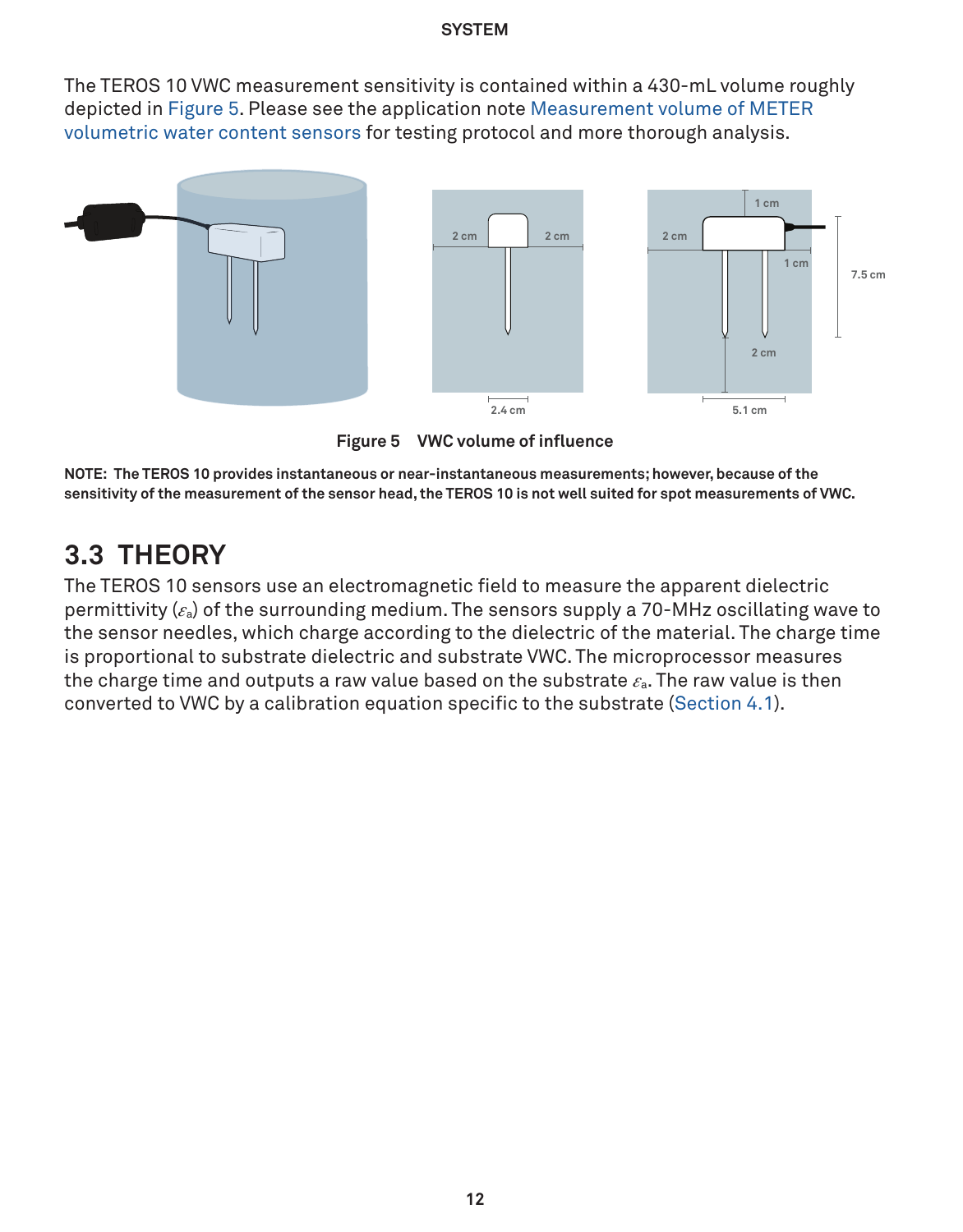# <span id="page-15-0"></span>**4. SERVICE**

This section contains information about calibration frequencies, cleaning guidelines, troubleshooting guidelines, customer support contact information, and terms and conditions.

# <span id="page-15-1"></span>**4.1 CALIBRATIONS**

Following are the explanations of the mineral soil, soilless media, and dielectric calibrations for TEROS 10, where  $\varTheta$  is the VWC (in m $^3$ /m $^3$ ),  $\varepsilon$  is dielectric, and  $RAW$  is the raw sensor output, when read with a METER or third-party data logger.

The TEROS 10 is not sensitive to variation in soil texture and (electromagnetic conductivity) EC because it runs at a high measurement frequency. Therefore, its generic calibration equation should result in reasonable absolute accuracy:  $0.03 \text{ m}^3/\text{m}^3$  for most mineral soils up to 8 dS/m saturation extract. However, for added accuracy, customers are encouraged to perform [soil-specific calibrations](http://metergroup.com/soil-sensor-calibration).

### **4.1.1 MINERAL SOILS**

According to METER tests, a single calibration equation will generally suffice for most mineral soil types with ECs from 0 dS/m to 8 dS/m saturation extract. VWC  $(\Theta)$  is given by [Equation 1:](#page-15-2)

$$
\Theta\left(m^{3}/m^{3}\right) = 1.895 \times 10^{-10} \times RAW^{3} - 1.222 \times 10^{-6} \times RAW^{2} + 2.855 \times 10^{-3} \times RAW - 2.154
$$
 Equation 1

where RAW is the output from the METER data logger.

If using a non-METER data logger, VWC is given by [Equation 2](#page-15-3):

<span id="page-15-3"></span><span id="page-15-2"></span>
$$
\Theta(m^3/m^3) = 4.824 \times 10^{-10} \times mV^3 - 2.278 \times 10^{-6} \times mV^2 + 3.898 \times 10^{-3} \times mV - 2.154
$$
 Equation 2

A third-order equation is used for the mineral soil calibration because it provides the best predictions of VWC in the range of VWC found in mineral soils, but this equation reaches a maximum at approximately 0.77  $\mathrm{m}^3/\mathrm{m}^3$  in pure water according to [Equation 1.](#page-15-2) To display data on a scale from 0 to 1.0  $\text{m}^3/\text{m}^3$ , VWC should be modeled with a quadratic equation (which would result in a 1.0 m $\mathrm{^{3}/m^{3}}$  in water). However, METER does not recommend this for mineral soils because it often makes the calibration in the range of VWC found in mineral soil less accurate.

### **4.1.2 SOILLESS MEDIA**

TEROS 10 sensors are calibrated in potting soil, perlite, and coir. The goal is to create a generic calibration equation that will work in many nonsoil substrates with an accuracy of 0.05 m $\rm{3/m^3}$ . For higher accuracy, performing a media-specific calibration should improve the accuracy to 0.01 to 0.02  $\mathrm{m}^{3}\mathrm{/m}^{3}$ . The differences between mineral soil and soilless media calibrations are caused by high air volume in the organic soils that lowers the starting (dry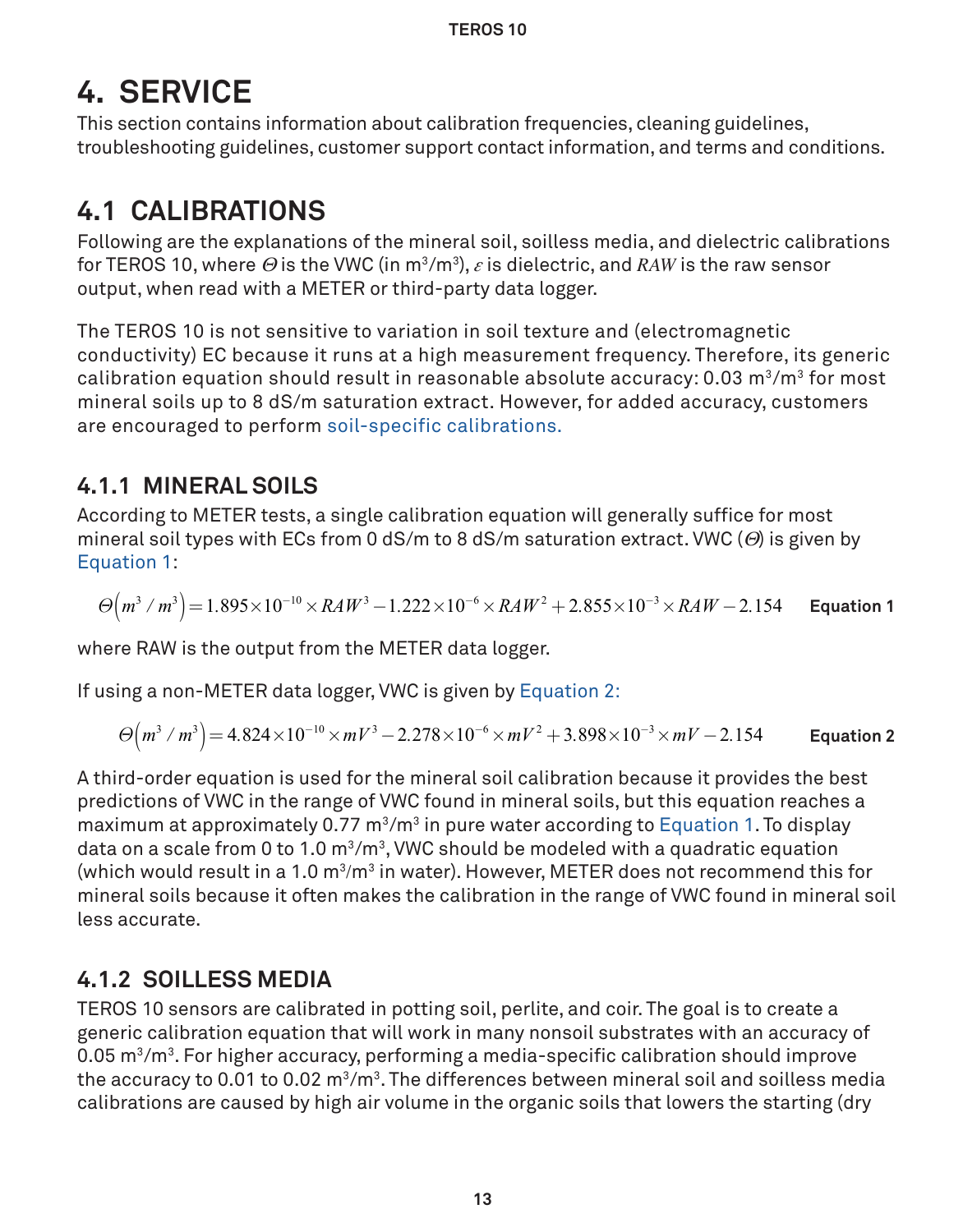#### <span id="page-16-2"></span><span id="page-16-1"></span>**Service**

<span id="page-16-0"></span>media) dielectric of the sensor. For more information on how to calibrate sensors or to learn about METER calibration service (calibrations performed for a standard fee), review the article on [soil-specific calibrations](http://metergroup.com/soil-sensor-calibration) or contact [Customer Support](#page-17-1).

The calibration for several potting soils, perlite, and peat moss is shown in [Equation 3](#page-16-1):

$$
\Theta\!\left(m^3/m^3\right)\!=\!2.137\times\!10^{-10}\!\times\!RAW^3\!-\!1.465\times\!10^{-6}\!\times\!RAW^2\!+\!3.566\times\!10^{-3}\!\times\!RAW-2.683\quad \ \ \text{Equation 3}
$$

where RAW is the output from the METER data logger.

If using a non-METER data logger, VWC is given by [Equation 4](#page-16-2):

$$
\Theta(m^3/m^3) = 5.439 \times 10^{-10} \times mV^3 - 2.731 \times 10^{-6} \times mV^2 + 4.868 \times 10^{-3} \times mV - 2.683
$$
 Equation 4

### **4.1.3 APPARENT DIELECTRIC PERMITTIVITY**

Apparent dielectric permittivity  $(c_a)$  can be used to determine VWC using external published equations such as the Topp equation (Topp et al. 1980). Dielectric permittivity is given by [Equation 5:](#page-16-3)

<span id="page-16-3"></span>
$$
\varepsilon = 1.054 \times 10^{-4} \times e^{2.071 \times 10^{-3} \times RAW} \qquad \qquad \text{Equation 5}
$$

where RAW is the output from the METER data logger.

If using a non-METER data logger, VWC is given by [Equation 6](#page-16-4):

<span id="page-16-4"></span>
$$
\varepsilon = 1.054 \times 10^{-1} \times e^{2.827 \times 10^{-3} \times mV}
$$
 Equation 6

# **4.2 TROUBLESHOOTING**

|                        | Table 3 Troubleshooting the TEROS TO                                                                                                                                                                                                                |
|------------------------|-----------------------------------------------------------------------------------------------------------------------------------------------------------------------------------------------------------------------------------------------------|
| Problem                | <b>Possible Solution</b>                                                                                                                                                                                                                            |
|                        | Check power to the sensor.                                                                                                                                                                                                                          |
|                        | Check sensor cable and stereo plug connector integrity.                                                                                                                                                                                             |
| Sensor not responding  | Check data logger wiring to ensure brown is power supply, orange is<br>analog out, and bare is ground.                                                                                                                                              |
|                        | Try plugging into a different logger port.                                                                                                                                                                                                          |
| Sensor reading too low | Check for air gaps around sensor needles. These could be produced<br>below the surface of the substrate when the needle contacts a<br>large piece of material and pushes it out of the way, or if the sensor<br>is not inserted perfectly linearly. |
| (or slightly negative) | Ensure the calibration equation being used is appropriate for the<br>media type. There are significant differences between substrate<br>calibrations, so be sure to use the one specific to the substrate.                                          |
|                        | NOTE: Sensor will read slightly negative in air when functioning properly.                                                                                                                                                                          |

### **Table 3 Troubleshooting the TEROS 10**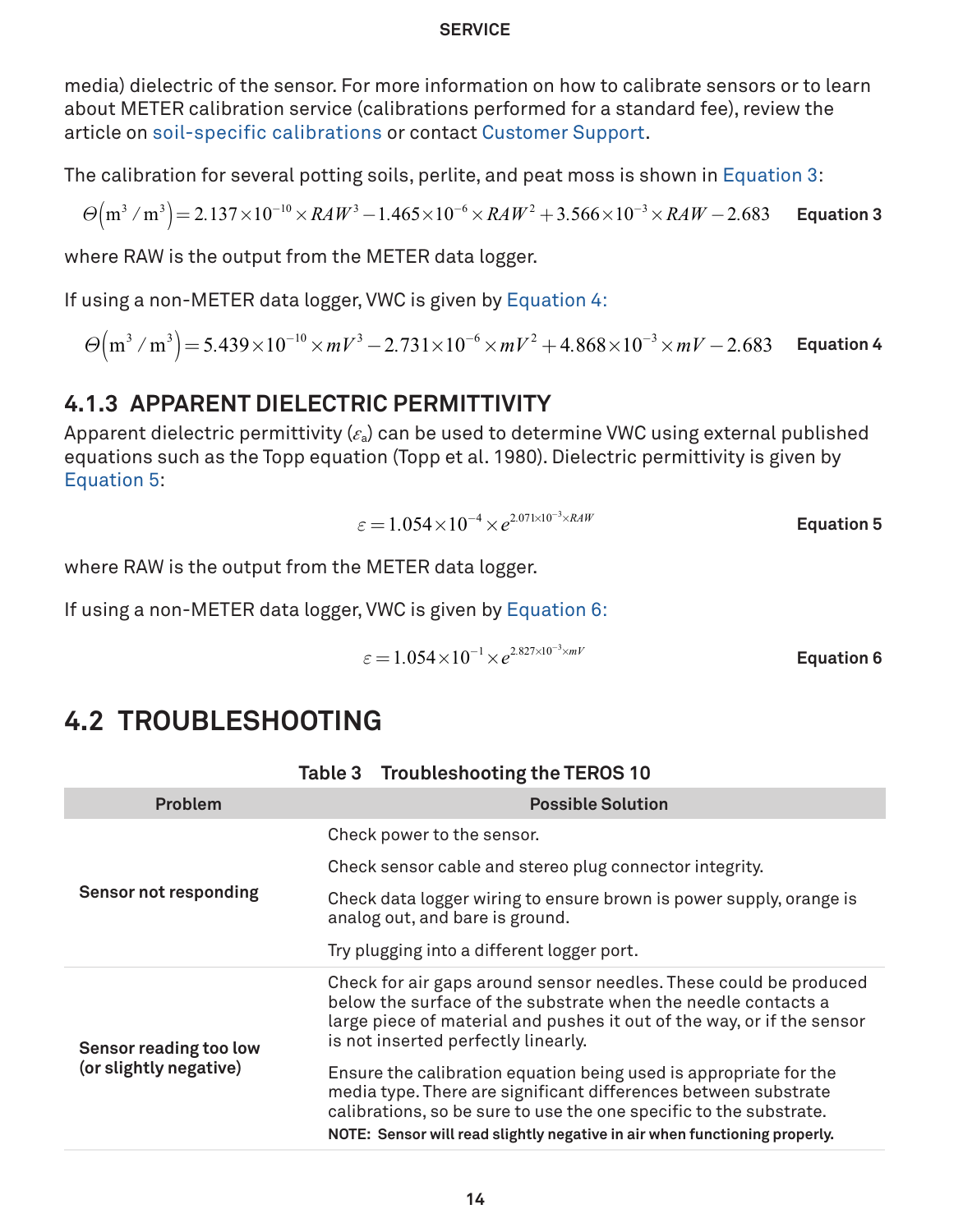<span id="page-17-0"></span>

|                         | Table 3 Troubleshooting the TEROS 10 (continued)                                                                                                                                                                                                                                            |
|-------------------------|---------------------------------------------------------------------------------------------------------------------------------------------------------------------------------------------------------------------------------------------------------------------------------------------|
| Problem                 | <b>Possible Solution</b>                                                                                                                                                                                                                                                                    |
|                         | Check to make sure that the media was not packed excessively or<br>insufficiently during sensor installation. Higher density can cause<br>sensor reading to be elevated.                                                                                                                    |
| Sensor reading too high | Ensure the calibration equation being used is appropriate for the<br>media type. There are significant differences between calibrations,<br>so be sure to use the one most suitable to the substrate, or consider<br>developing a substrate-specific calibration for the particular medium. |
|                         | Some substrates have an inherently high dielectric permittivity (soils<br>of volcanic origin or high titanium, for instance). If the substrate has a<br>dry dielectric permittivity above 6, a custom calibration may need to<br>be performed.                                              |
| Cable or stereo plug    | If a stereo plug connector is damaged or needs to be replaced contact<br>Customer Support for a replacement connector and splice kit.                                                                                                                                                       |
| connector failure       | If a cable is damaged follow these guidelines for wire splicing and<br>sealing techniques.                                                                                                                                                                                                  |

### <span id="page-17-1"></span>**4.3 CUSTOMER SUPPORT**

### **NORTH AMERICA**

Customer service representatives are available for questions, problems, or feedback Monday through Friday, 7:00 am to 5:00 pm Pacific time.

**Email:** [support.environment@metergroup.com](mailto:support.environment%40metergroup.com?subject=) [sales.environment@metergroup.com](mailto:sales.environment%40metergroup.com?subject=)

**Phone:** +1.509.332.5600

**Fax:** +1.509.332.5158

**Website:** [metergroup.com](https://www.metergroup.com)

### **EUROPE**

Customer service representatives are available for questions, problems, or feedback Monday through Friday, 8:00 to 17:00 Central European time.

**Email:** [support.europe@metergroup.c](mailto:support.environment%40metergroup.com?subject=)om [sales.europe@metergroup.c](mailto:sales.environment%40metergroup.com?subject=)om

**Phone:** +49 89 12 66 52 0

**Fax:** +49 89 12 66 52 20

**Website:** [metergroup.d](https://www.metergroup.com/de)e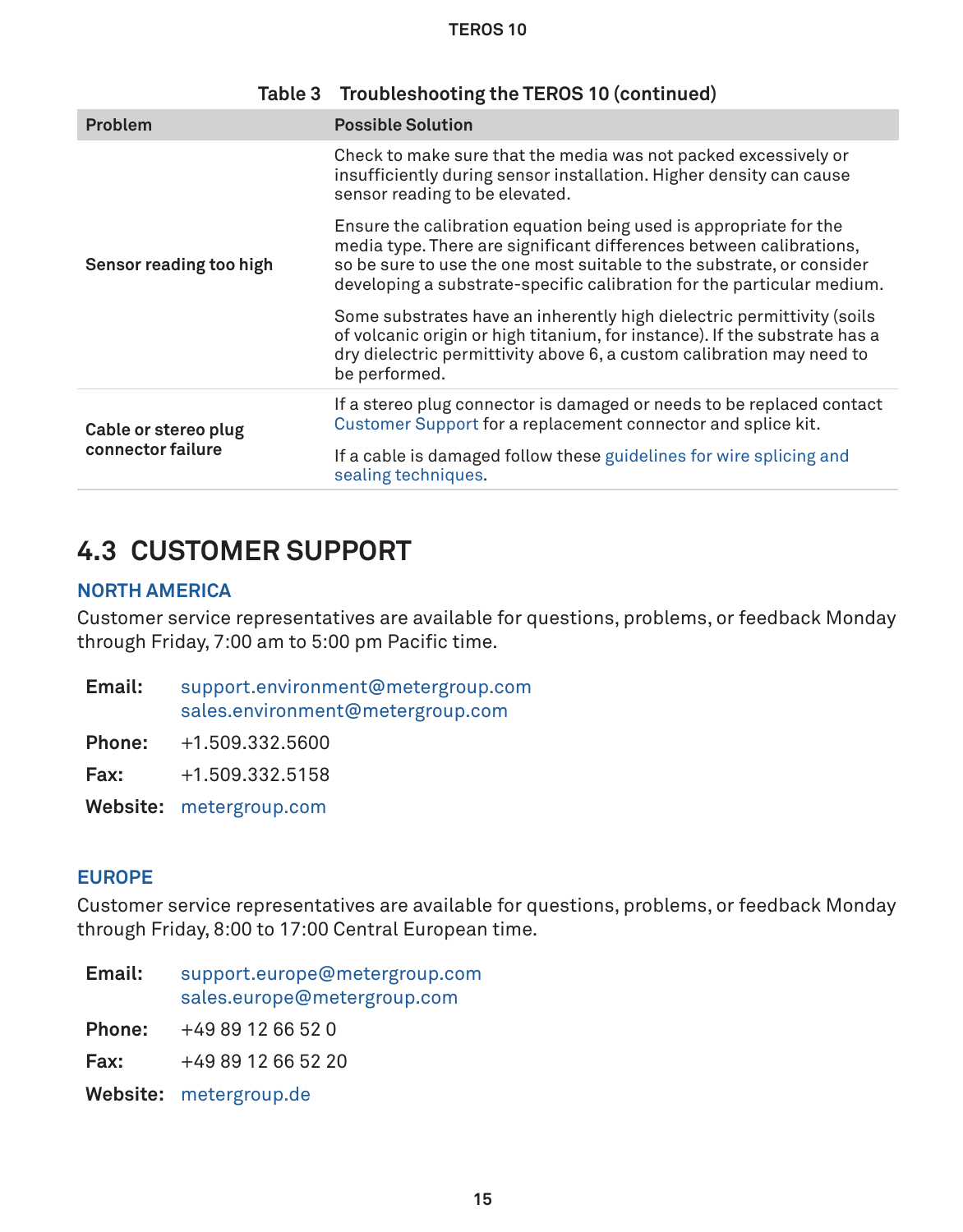### **Service**

<span id="page-18-0"></span>If contacting METER by email, please include the following information:

Name Address Phone Email address Instrument serial number Description of the problem

**NOTE: For products purchased through a distributor, please contact the distributor directly for assistance.**

# **4.4 TERMS AND CONDITIONS**

By using METER instruments and documentation, you agree to abide by the METER Group, Inc. USA Terms and Conditions. Please refer to [metergroup.com/terms-conditions](https://www.metergroup.com/company/meter-group-inc-usa-terms-conditions) for details.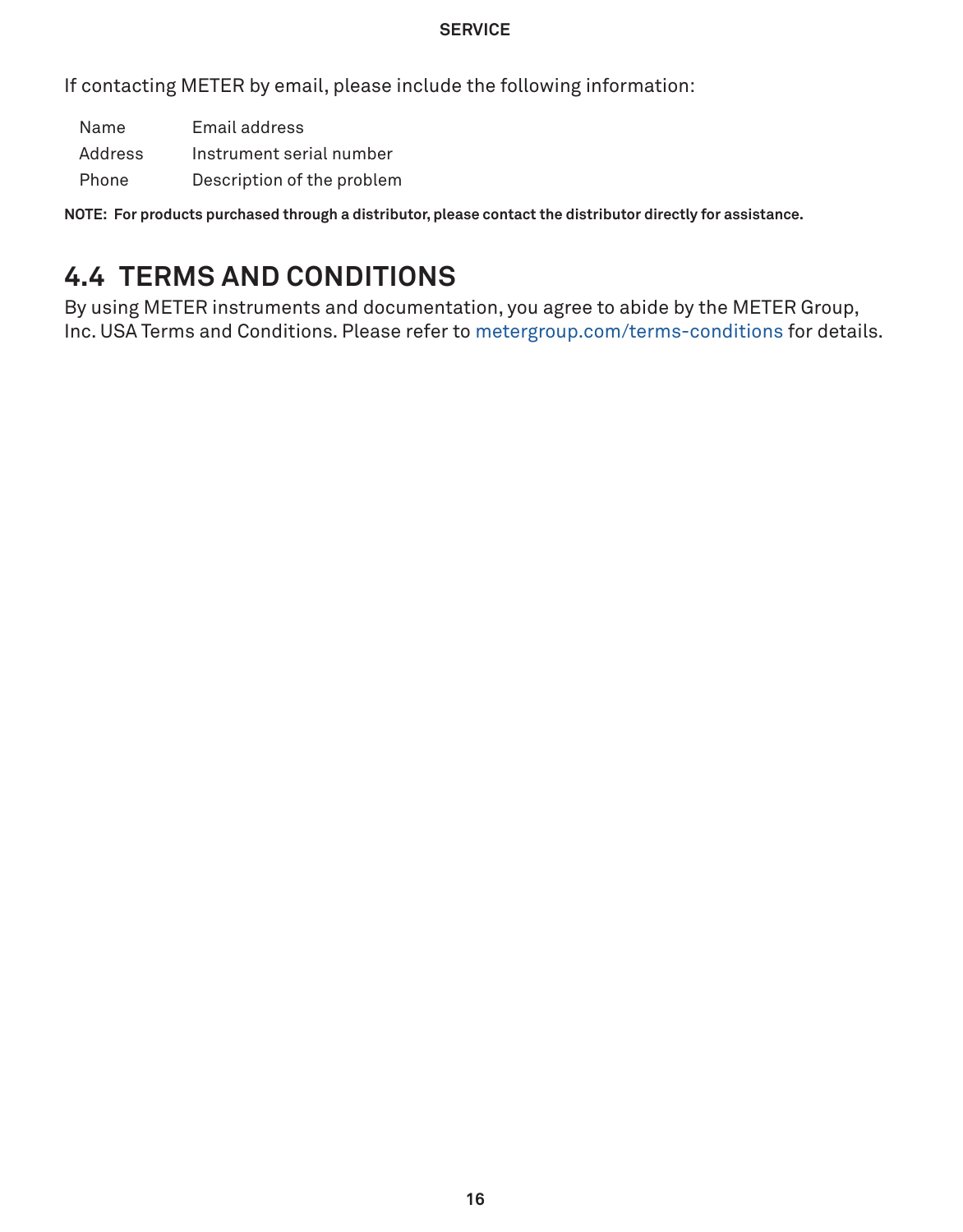# <span id="page-19-0"></span>**REFERENCE**

Topp, G. Clarke, J.L. Davis, and A. Peter Annan. 1980. "Electromagnetic Determination of Soil Water Content: Measurement in Coaxial Transmission Lines." Water Resources Research 16, no.3: 574–582.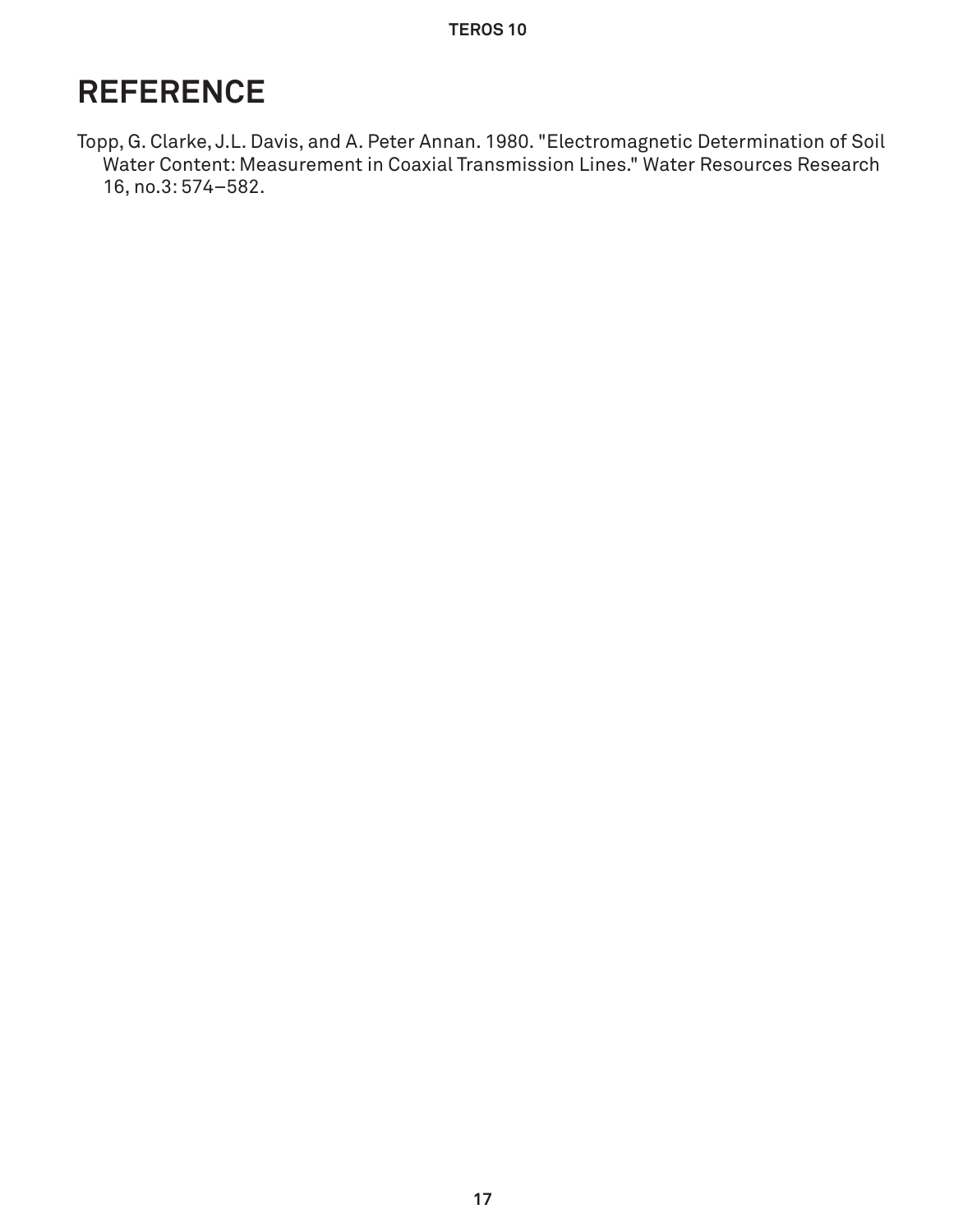#### **INDEX**

# <span id="page-20-0"></span>**INDEX**

### **A**

applications [1](#page-3-0)

### **C**

calibration custom soils calibration [13](#page-15-0) dielectric permittivity [14](#page-16-0) mineral soils [13](#page-15-0) soilless media [13](#page-15-0) compliance [11](#page-13-0) CE mark [11](#page-13-0) declaration of conformity [11](#page-13-0) components [11](#page-13-0)[–12](#page-14-0) cable [10](#page-12-0) connector types [10](#page-12-0) ferrite core [11](#page-13-0) needles [10](#page-12-0), [11](#page-13-0) configuration See data logger customer support [15](#page-17-0)

### **D**

data loggers [6](#page-8-0)[–7](#page-9-0), [9](#page-11-0) connect to METER logger [6](#page-8-0) connect to non-METER logger [7–](#page-9-0)[8](#page-10-0)

### **E**

email address [15](#page-17-0)

### **F**

fax number [15](#page-17-0) ferrite core about [11](#page-13-0)

### **I**

installation installation tool [2](#page-4-0) methods [5–](#page-7-1)[6](#page-8-0)

borehole [5](#page-7-1) trench [5](#page-7-1) preparation [2](#page-4-0) tools needed [2](#page-4-0)

### **P**

phone number [15](#page-17-0)

### **S**

safety [2](#page-4-0) specifications [9](#page-11-0)[–12](#page-14-0) data logger compatibility [9](#page-11-0) dielectric measurement frequency [9](#page-11-0) electrical and timing characteristics  $10 - 12$  $10 - 12$ physical specifications [10](#page-12-0) volume of influence [11](#page-13-0) volumetric water content [9](#page-11-0)

### **T**

terms and conditions [16](#page-18-0)[–17](#page-19-0) theory [12](#page-14-0) troubleshooting [14](#page-16-0)[–15](#page-17-0)

### **V**

volumetric water content specifications [9](#page-11-0) theory [12](#page-14-0)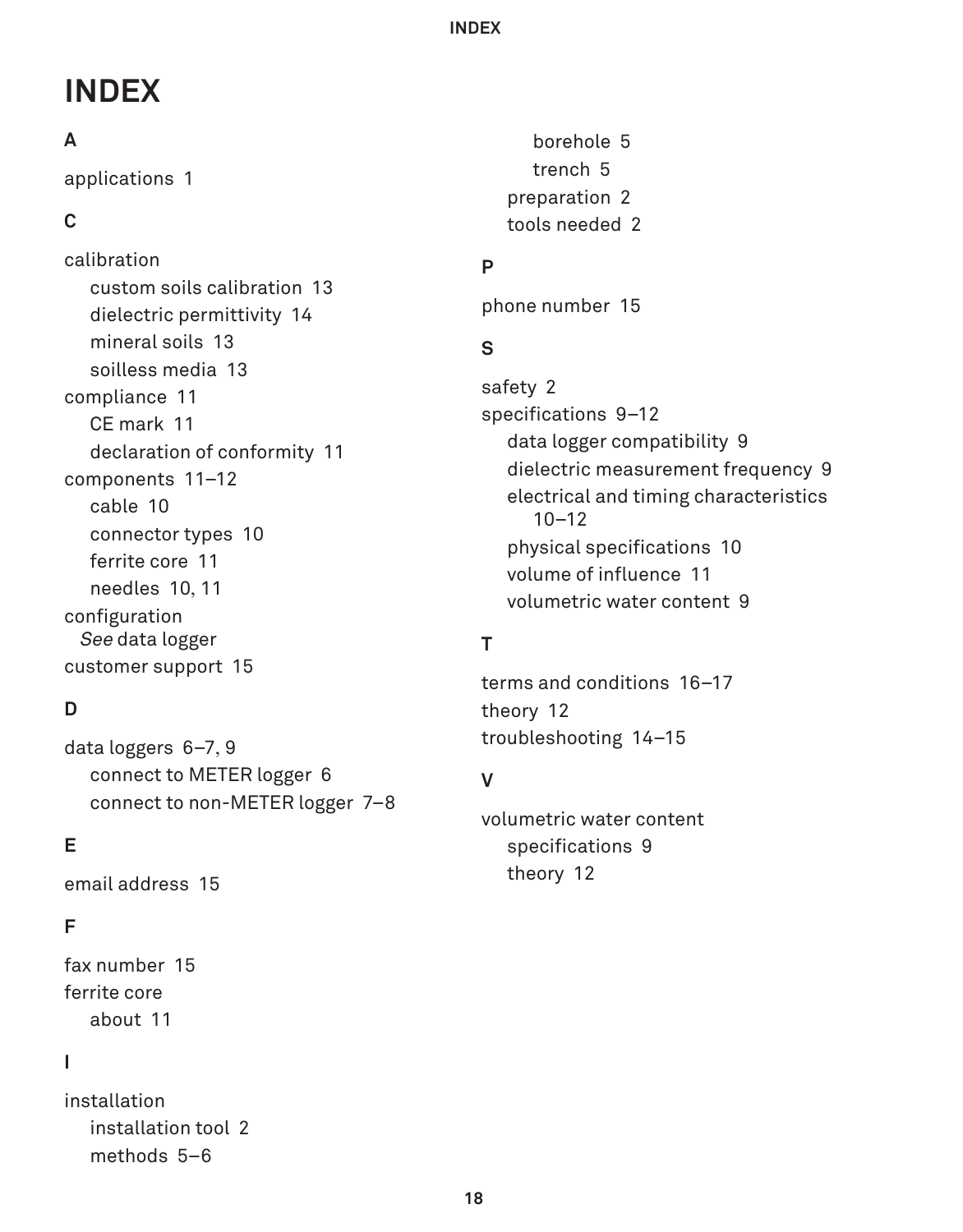18242-04 11.2021

#### **METER Group, Inc. USA**

2365 NE Hopkins Court Pullman, WA 99163 **T**: +1.509.332.2756 **F**: +1.509.332.5158 **E**: info@metergroup.com **W**: metergroup.com

#### **METER Group AG**

Mettlacher Straße 8, 81379 München **T**: +49 89 1266520 **F**: +49 89 12665220 **E**: info.europe@metergroup.com **W**: metergroup.de

© 2018–2021 All Rights Reserved.